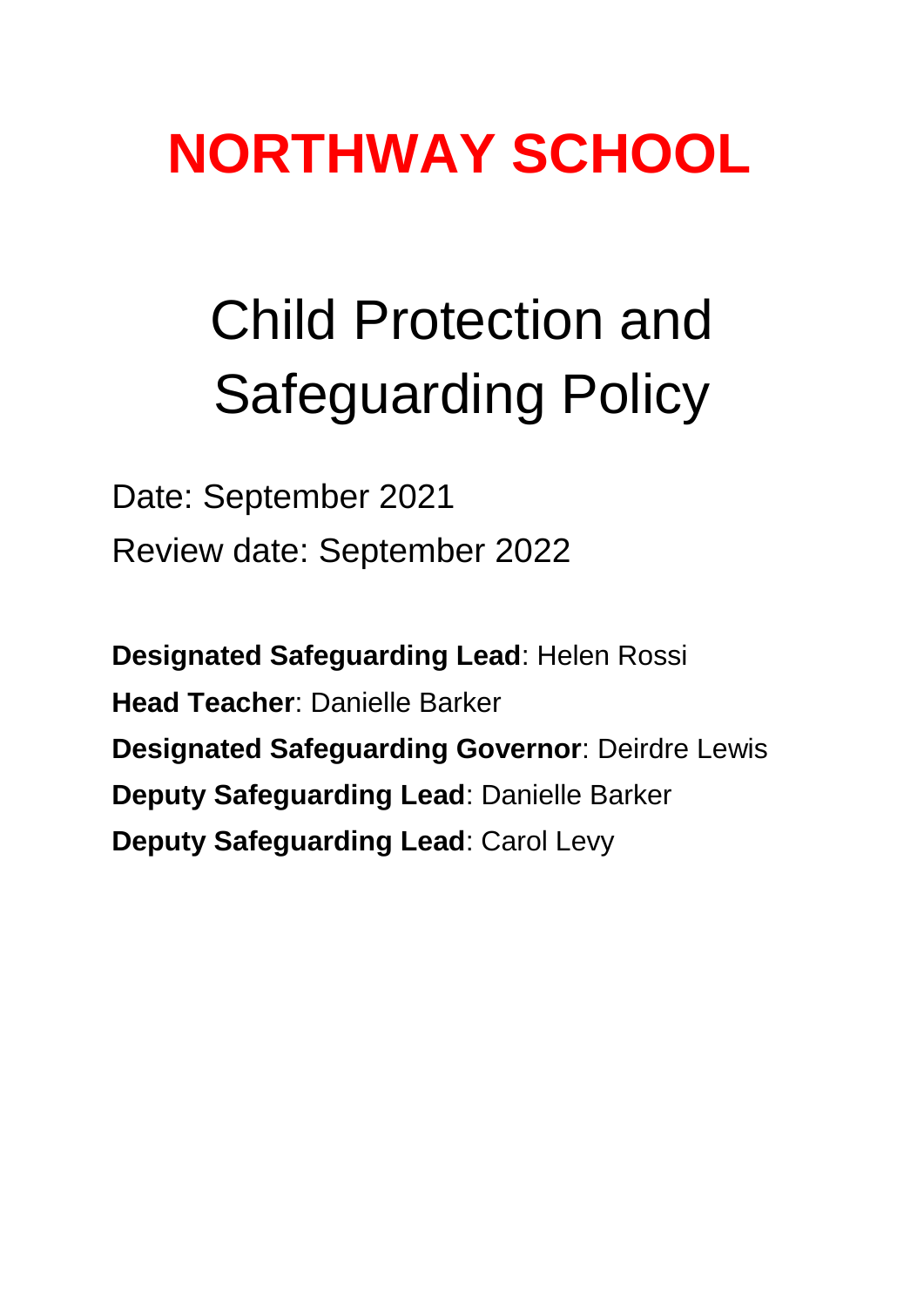# Contents:

#### Statement of intent

- 1. Definitions
- 2. Legal framework
- 3. Roles and responsibilities
- 4. Inter-agency working
- 5. Abuse and neglect
- 6. Types of abuse and neglect
- 7. FGM
- 8. Forced marriage
- 9. Child sexual exploitation (CSE)
- 10. Homelessness
- 11. County lines criminal activity
- 12. [New] Serious violence
- 13. Pupils with family members in prison
- 14. Pupils required to give evidence in court
- 15. Contextual safeguarding
- 16. Preventing radicalisation
- 17. A child missing from education
- 18. Pupils with SEND
- 19. Alternative provision
- 20. Private fostering
- 21. Concerns about a pupil
- 22. Early help
- 23. Managing referrals
- 24. Concerns about staff members and safeguarding practices
- 25. Dealing with allegations of abuse against staff
- 26. Allegations of abuse against other pupils (peer-on-peer abuse)
- 27. Communication and confidentiality
- 28. Online safety
- 29. Mobile phone and camera safety
- 30. Sports clubs and extracurricular activities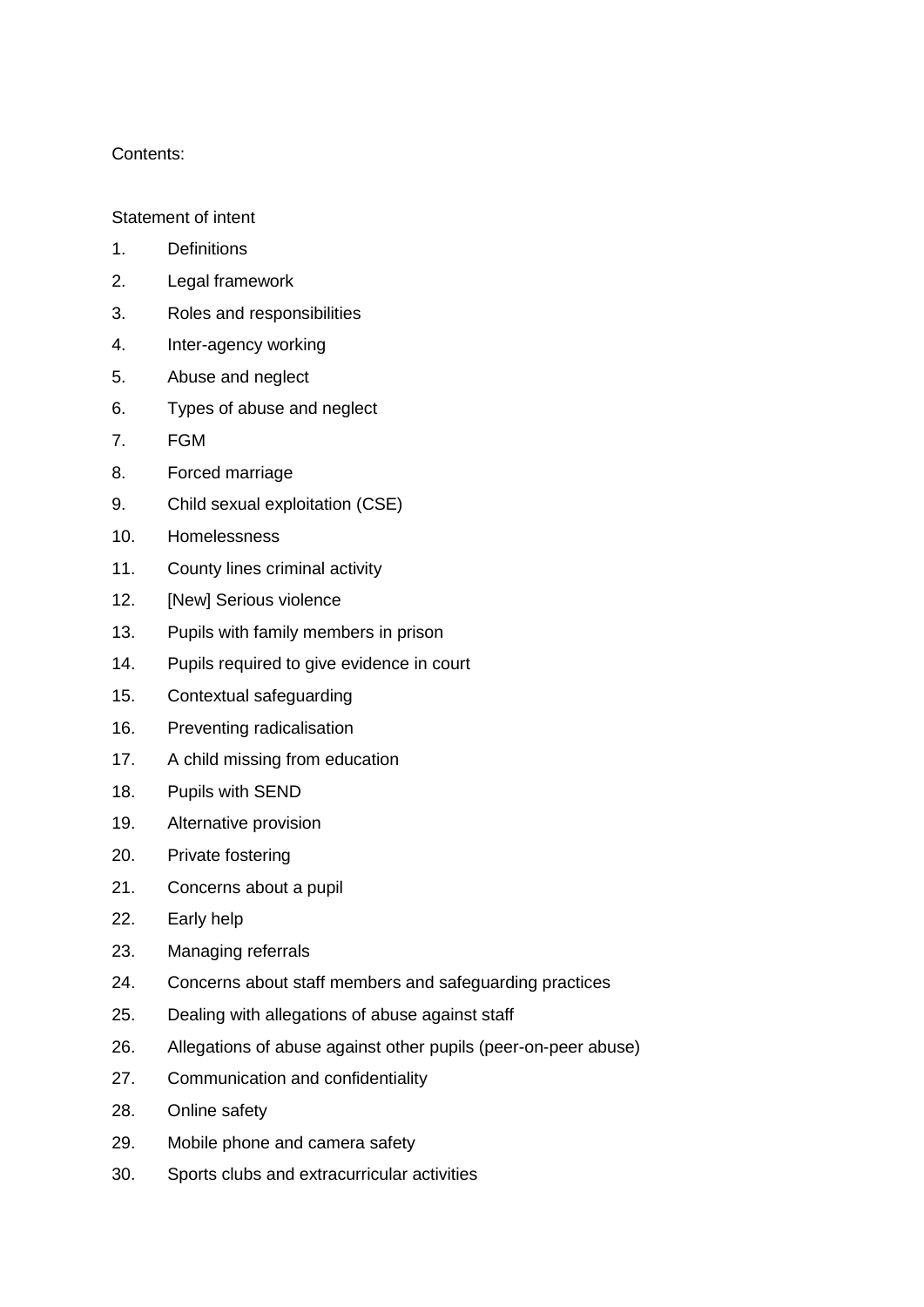- 31. Safer recruitment
- 32. Single central record (SCR)
- 33. Staff suitability
- 34. Training
- 35. Monitoring and review

# **Statement of intent**

Northway School is committed to safeguarding and promoting the welfare, both physical and emotional, of every pupil both inside and outside of the school premises. We implement a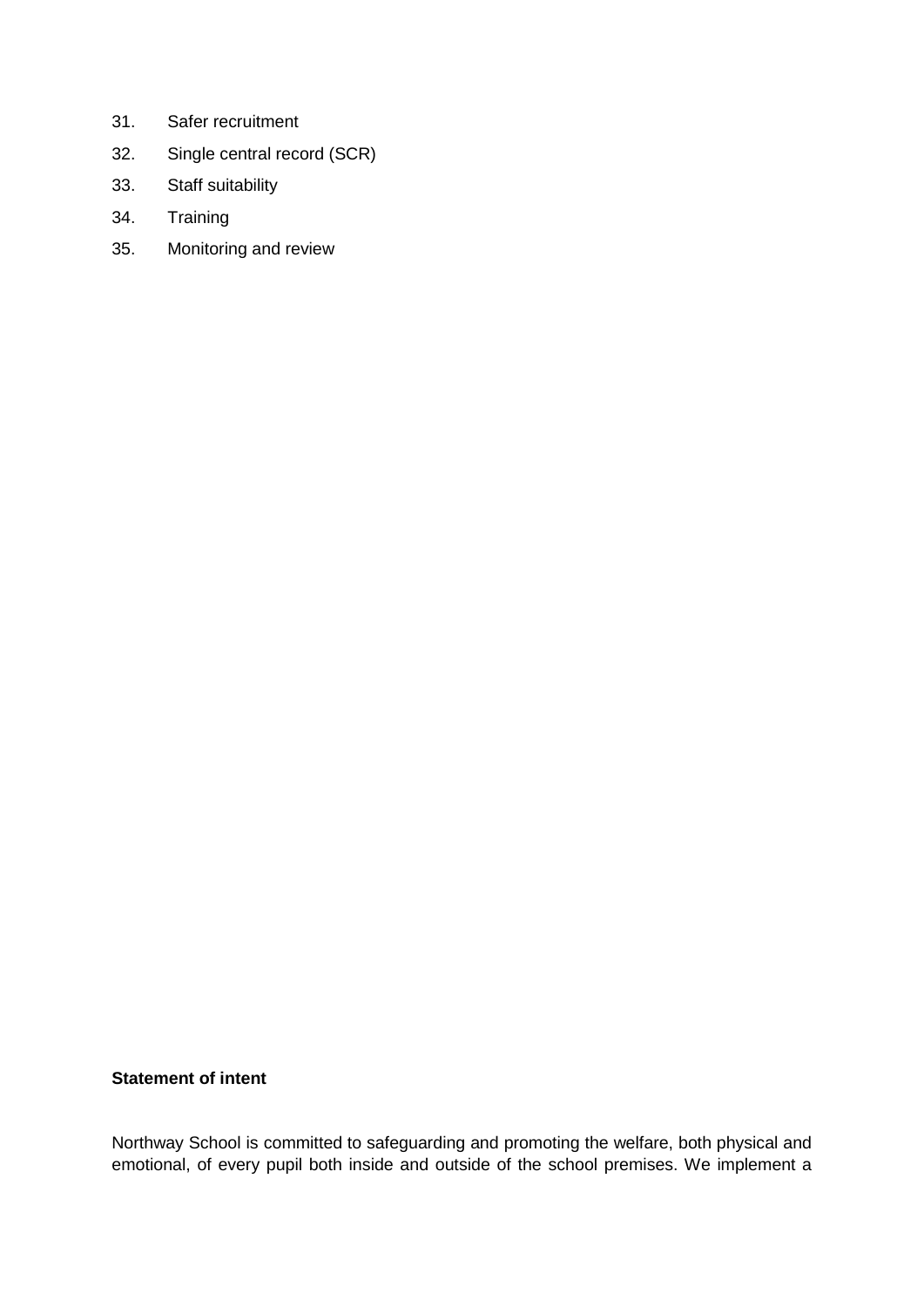whole-school preventative approach to managing safeguarding concerns, ensuring that the wellbeing of pupils is at the forefront of all action taken.

This policy sets out a clear and consistent framework for delivering this promise, in line with safeguarding legislation and statutory guidance.

It will be achieved by:

- Creating a culture of safer recruitment by adopting procedures that help deter, reject or identify people who might pose a risk to children.
- Teaching pupils how to keep safe and recognise behaviour that is unacceptable.
- Identifying and making provision for any pupil that has been subject to abuse.
- Ensuring that members of the governing board, the Headteacher and staff members understand their responsibilities under safeguarding legislation and statutory guidance, are alert to the signs of child abuse and know to refer concerns to the DSL.
- Ensuring that the Headteacher and any new staff members and volunteers are only appointed when all the appropriate checks have been satisfactorily completed.

The DSL is: **Helen Rossi** in the absence of the DSL, child protection matters will be dealt with by **Danielle Barker and Carol Levy.**

Signed by:

Headteacher Date:

Chair of governors Date:

# **1. Definitions**

The terms **"children"** and **"child"** refer to anyone under the age of 18.

For the purposes of this policy, "safeguarding and protecting the welfare of children" is defined as: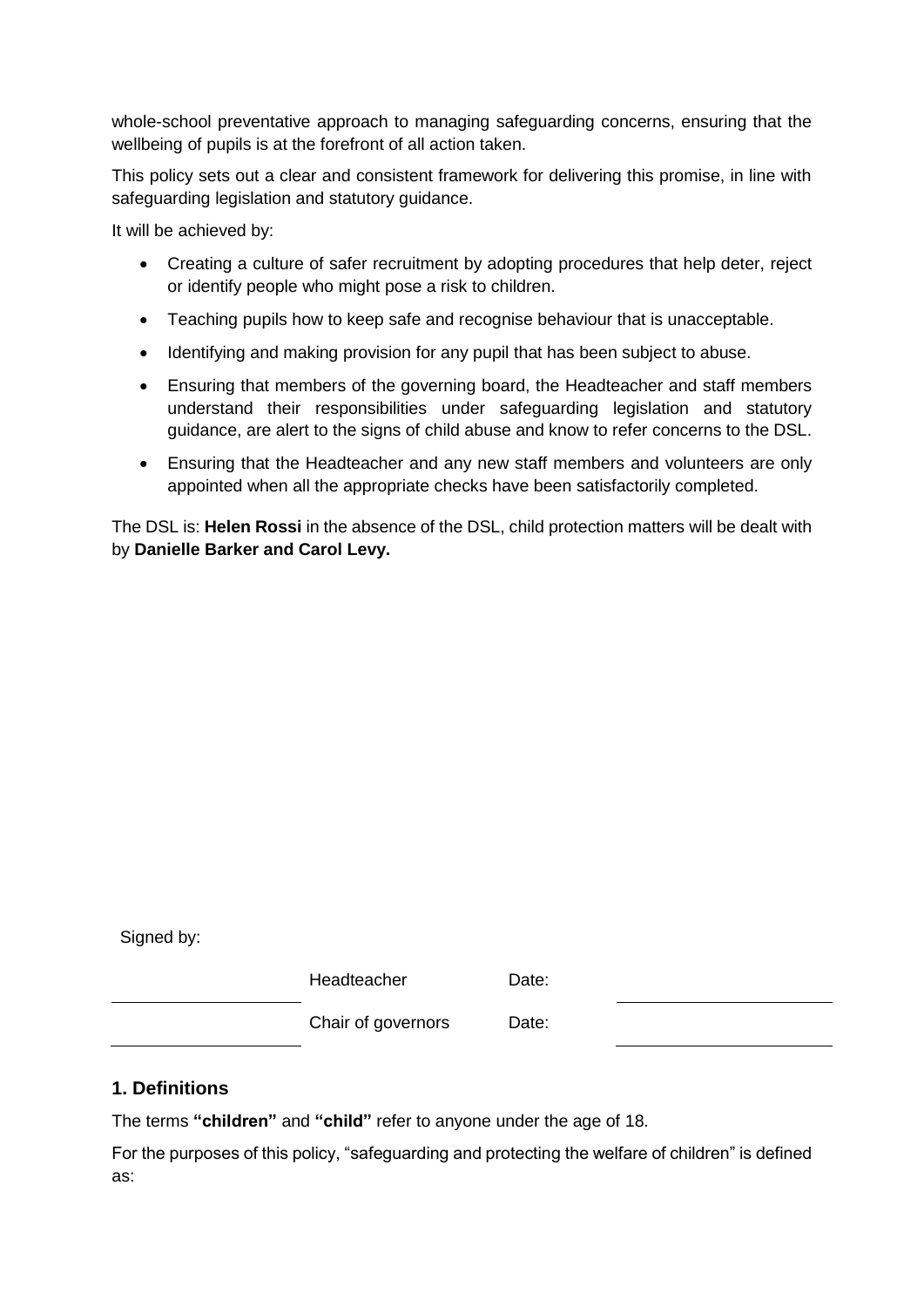Protecting pupils from maltreatment.

Preventing the impairment of pupils' health or development.

Ensuring that pupils grow up in circumstances consistent with the provision of safe and effective care.

Taking action to enable all pupils to have the best outcomes.

For the purposes of this policy, the term **"harmful sexual behaviour"** includes, but is not limited to, the following actions:

Using sexually explicit words and phrases

Inappropriate touching

Sexual violence or threats

Full penetrative sex with other children or adults

In accordance with the DfE's guidance, 'Sexual violence and sexual harassment between children in schools and colleges' (2018), and for the purposes of this policy, the term **"'sexual harassment"** is used within this policy to describe any unwanted conduct of a sexual nature, both online or offline, which violates a child's dignity and makes them feel intimidated, degraded or humiliated, and can create a hostile, sexualised or offensive environment.

For the purposes of this policy **"upskirting"** refers to the act of taking a picture or video under another person's clothing, without their knowledge or consent, with the intention of viewing that's persons genitals or buttocks (with or without clothing). Despite the name, anyone (including both pupils and teachers), and any gender, can be a victim of upskirting.

The term **"teaching role"** is defined as planning and preparing lessons and courses for pupils; delivering lessons to pupils; assessing the development, progress and attainment of pupils; and reporting on the development, progress and attainment of pupils. These activities are not teaching work if the person carrying out the activity does so (other than for the purposes of induction) subject to the direction and supervision of a qualified teacher or other person nominated by the headteacher to provide such direction and supervision.

#### **2. Legal framework**

This policy has been created with due regard to all relevant legislation including, but not limited to, the following: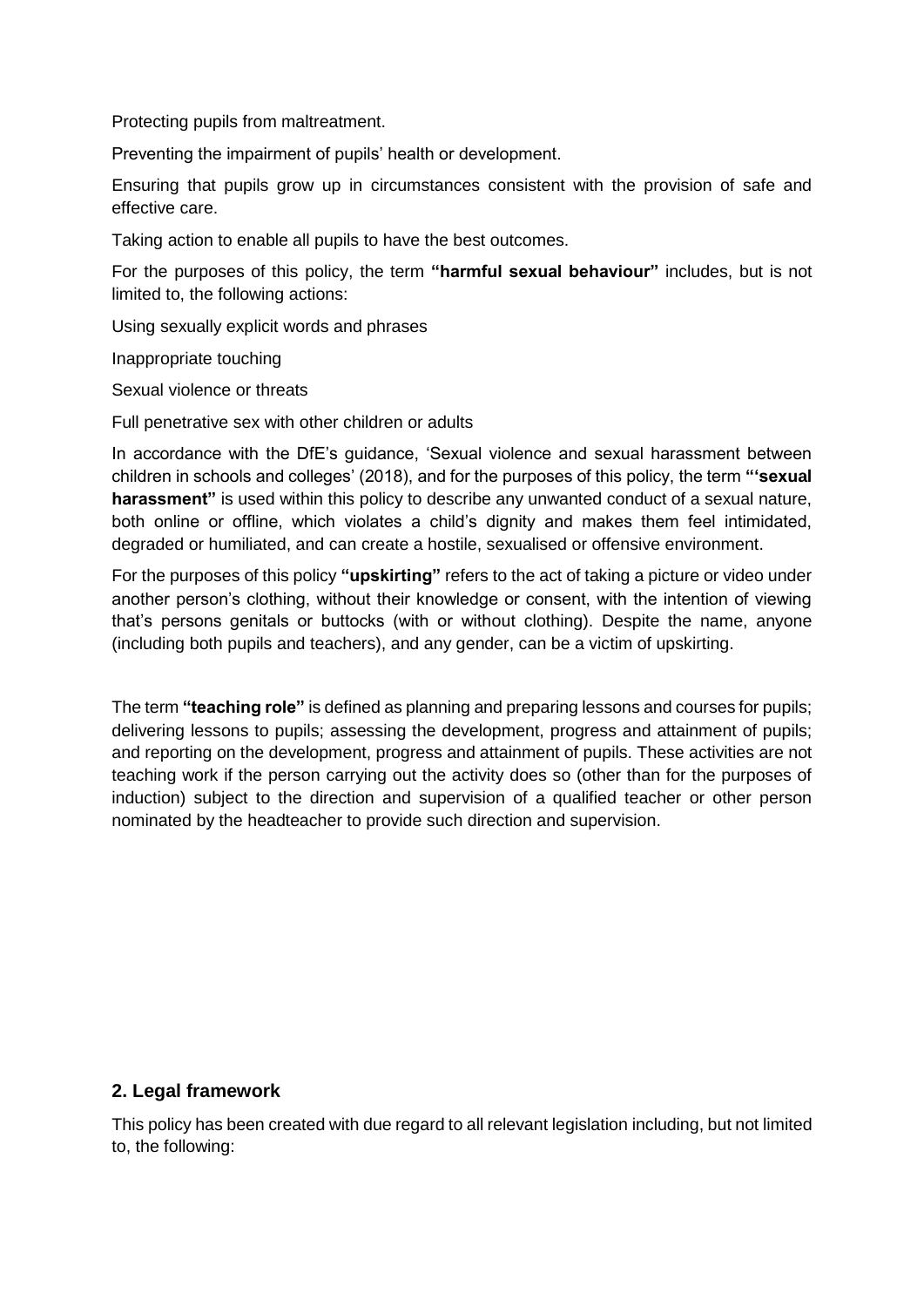# **Legislation**

Children Act 1989 Children Act 2004 Safeguarding Vulnerable Groups Act 2006 The Education (School Teachers' Appraisal) (England) Regulations 2012 (as amended) Sexual Offences Act 2003 The General Data Protection Regulation (GDPR) Data Protection Act 2018 Voyeurism (Offences) Act 2019 The Childcare (Disqualification) and Childcare (Early Years Provision Free of Charge) (Extended Entitlement) (Amendment) Regulations 2018

# **Statutory guidance**

HM Government (2013) 'Multi-agency practice guidelines: Handling cases of Forced Marriage'

DfE (2018) 'Working Together to Safeguard Children'

DfE (2015) 'The Prevent duty'

**[Updated]** DfE (2019) 'Keeping children safe in education'

DfE (2018) 'Disqualification under the Childcare Act 2006'

# **Non-statutory guidance**

DfE (2015) 'What to do if you're worried a child is being abused'

DfE (2018) 'Information sharing'

DfE (2017) 'Child sexual exploitation'

DfE (2018) 'Sexual violence and sexual harassment between children in schools and colleges'

# **3. Roles and responsibilities**

The **governing board** has a duty to:

Ensure that the school complies with its duties under the above child protection and safeguarding legislation.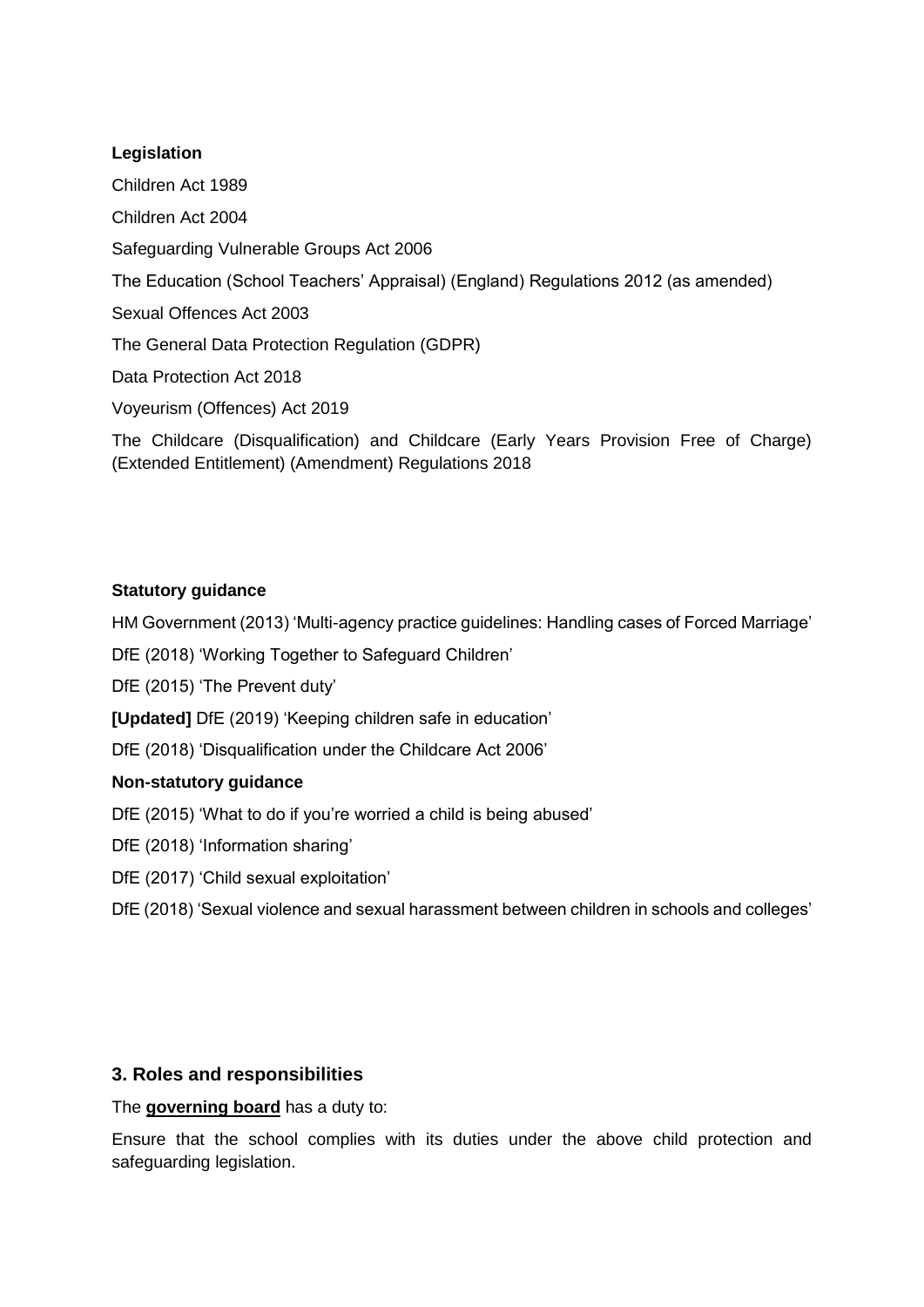Ensure that the policies, procedures and training opportunities in the school are effective and comply with the law at all times.

Ensure that the school contributes to inter-agency working in line with the statutory guidance 'Working Together to Safeguard Children'.

Confirm that the school's safeguarding arrangements take into account the procedures and practices of the LA as part of the inter-agency safeguarding procedures.

Understand the local criteria for action and the local protocol for assessment, and ensure these are reflected in the school's policies and procedures.

Comply with its obligations under section 14B of the Children Act 2004 to supply the local safeguarding arrangements with information to fulfil its functions.

Ensure that staff members have due regard to relevant data protection principles which allow them to share personal information.

Ensure that a member of the governing board is nominated to liaise with the LA and/or partner agencies on issues of child protection and in the event of allegations of abuse made against the headteacher or another governor.

Ensure that there are effective child protection policies and procedures in place together with a Staff Code of Conduct.

Ensure that there is a senior board level lead responsible for safeguarding arrangements.

Appoint a member of staff from the SLT to the role of DSL as an explicit part of the role-holder's job description.

Appoint one or more deputy DSL(s) to provide support to the DSL and ensure that they are trained to the same standard as the DSL and that the role is explicit in their job description(s).

Ensure all relevant persons are aware of the schools local safeguarding arrangements, including the government board itself, the SLT and DSL.

Make sure that pupils are taught about safeguarding, including protection against dangers online, through teaching and learning opportunities, as part of providing a broad and balanced curriculum.

Adhere to statutory responsibilities by conducting preemployment checks on staff who work with children, taking proportionate decisions on whether to ask for any checks beyond what is required.

Ensure that volunteers are appropriately supervised.

Make sure that at least one person on any appointment panel has undertaken safer recruitment training.

Ensure that all staff members receive safeguarding and child protection training updates, such as e-bulletins, emails and staff meetings, as required, but at least annually.

Certify that there are procedures in place to handle allegations against members of staff or volunteers.

Confirm that there are procedures in place to make a referral to the DBS and Teaching Regulation Agency (TRA), where appropriate, if a person in regulated activity has been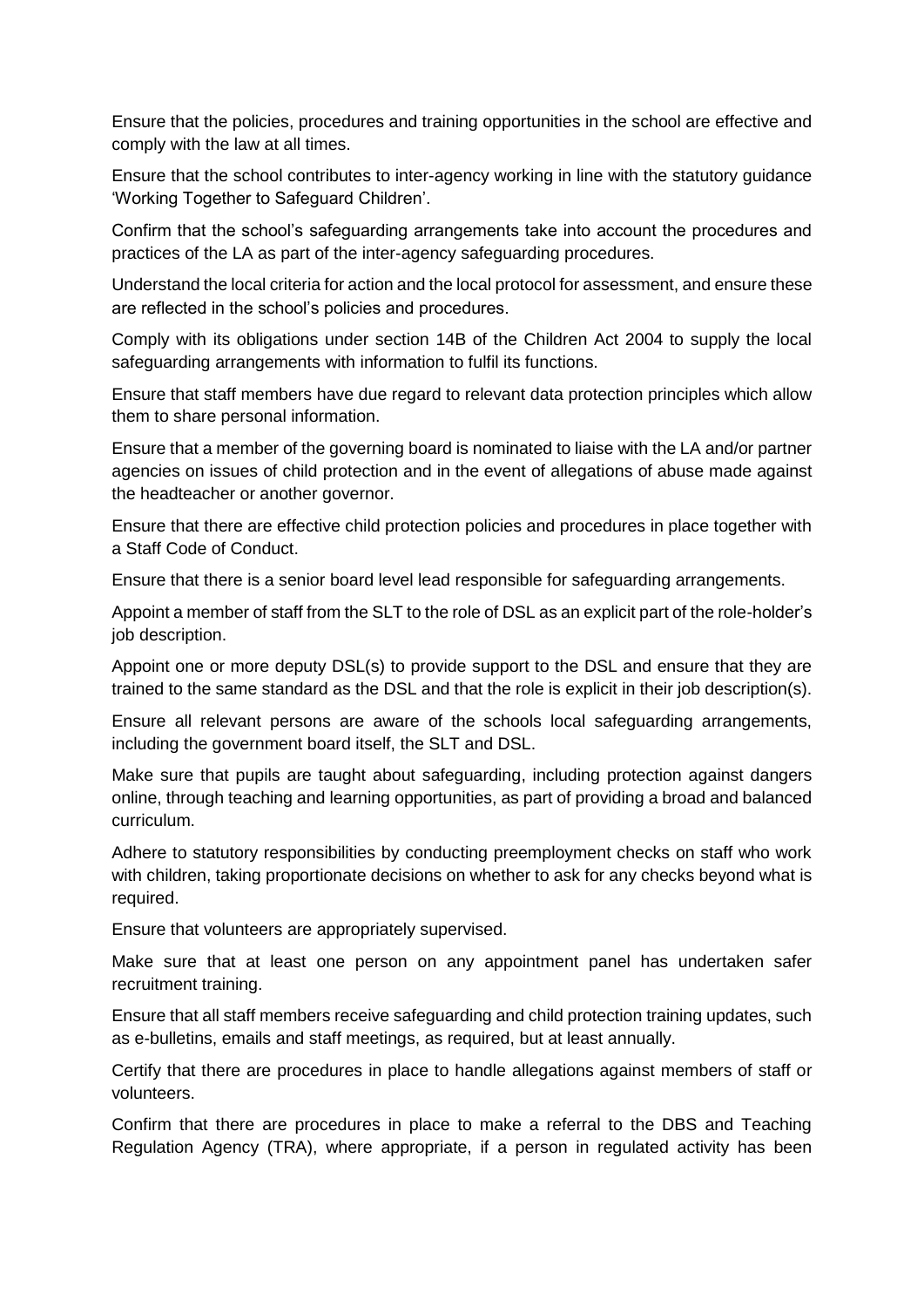dismissed or removed due to safeguarding concerns or would have been and they not resigned.

Ensure that there are procedures in place to handle pupils' allegations against other pupils.

Ensure that appropriate disciplinary procedures are in place, as well as policies pertaining to the behaviour of pupils and staff.

Ensure that procedures are in place to eliminate unlawful discrimination, harassment and victimisation, including those in relation to peer-on-peer abuse.

Make sure that pupils' wishes and feelings are taken into account when determining what action to take and what services to provide to protect individual pupils.

Ensure that there are systems in place for pupils to express their views and give feedback.

Establish an early help procedure and ensure all staff understand the procedure and their role in it.

Appoint a designated teacher to promote the educational achievement of LAC and ensure that this person has undergone appropriate training.

Ensure that the designated teacher works with the virtual school head to discuss how the pupil premium funding can best be used to support LAC.

Introduce mechanisms to assist staff in understanding and discharging their roles and responsibilities.

Make sure that staff members have the skills, knowledge and understanding necessary to keep LAC safe, particularly with regards to the pupil's legal status, contact details and care arrangements.

Put in place appropriate safeguarding responses for pupils who go missing from school, particularly on repeat occasions, to help identify any risk of abuse and neglect, including sexual abuse or exploitation, and prevent the risk of their disappearance in future.

Ensure that all members of the governing board have been subject to an enhanced DBS check.

Create a culture where staff are confident to challenge senior leaders over any safeguarding concerns.

The **Headteacher** has a duty to:

Safeguard pupils' wellbeing and maintain public trust in the teaching profession.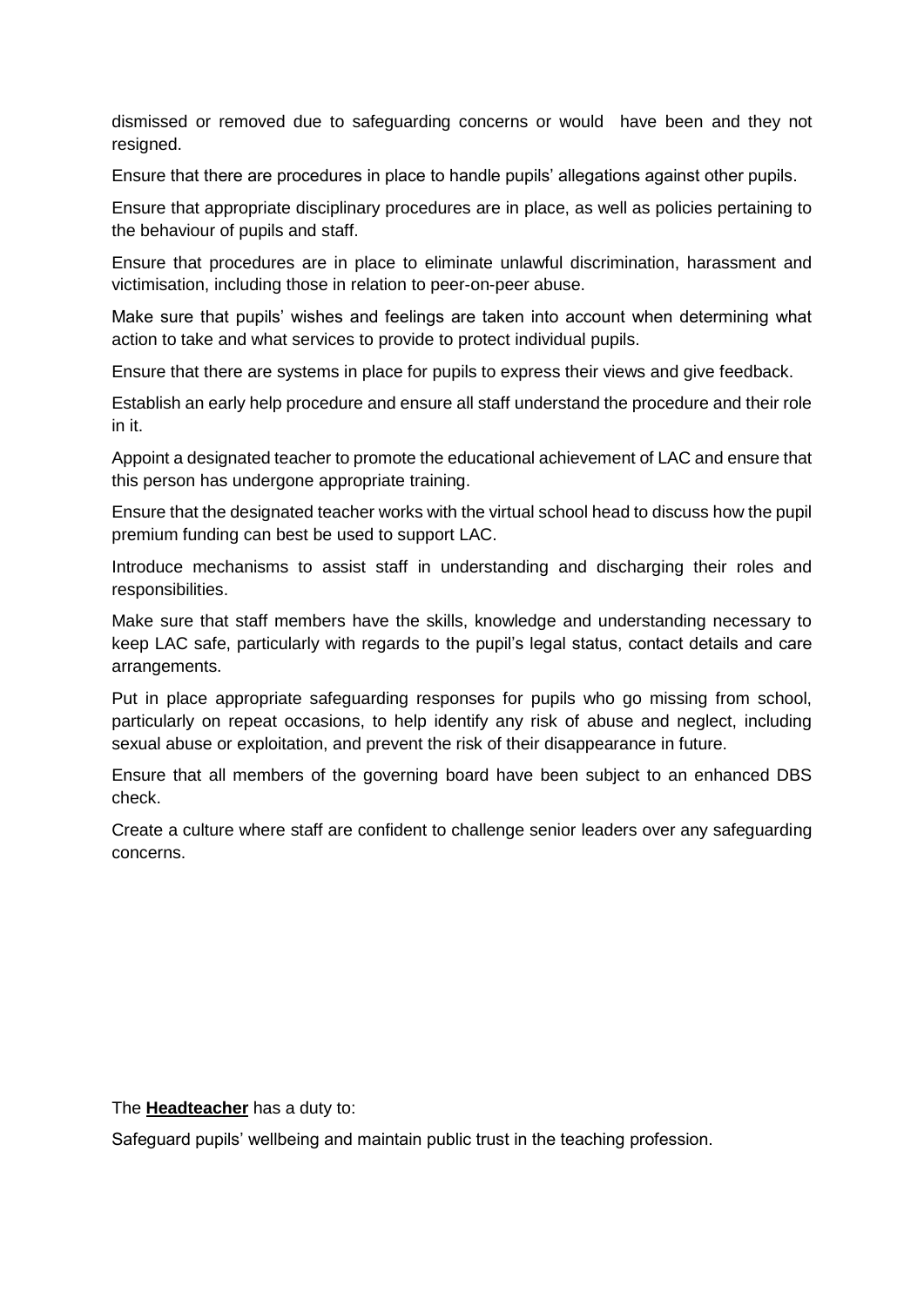Ensure that the policies and procedures adopted by the governing board, particularly concerning referrals of cases of suspected abuse and neglect, are followed by staff members.

Provide staff, upon induction, with the Child Protection and Safeguarding Policy, Staff Code of Conduct, part one of the 'Keeping children safe in education' (KCSIE) guidance, **Behavioural Policy**, the **Children Missing from Education Policy**, online safety training, and the identity of the DSL and any deputies.

The **DSL** has a duty to:

Understand and keep up-to-date with local safeguarding arrangements.

Act as the main point of contact with the three safeguarding partners.

Make the necessary child protection referrals to appropriate agencies.

Liaise with the headteacher to inform them of safeguarding issues and ongoing enquiries.

Liaise with the deputy DSL(s) to ensure effective safeguarding outcomes.

Act as a source of support, advice and expertise to staff members on matters of safeguarding by liaising with relevant agencies.

Understand the assessment process for providing early help and intervention.

Support staff members in liaising with other agencies and setting up inter-agency assessment where early help is deemed appropriate.

Keep cases of early help under constant review and refer them to the CSCS if the situation does not appear to be improving.

Have a working knowledge of how LAs conduct a child protection case conference and a child protection review conference and be able to attend and contribute to these effectively when required to do so.

Ensure each member of staff has access to and understands the school's Child Protection and Safeguarding Policy and procedures – this will be discussed during the staff induction process.

Be alert to the specific requirements of children in need, including those with SEND and young carers.

Keep detailed, accurate and secure records of concerns and referrals.

Secure access to resources and attend any relevant training courses.

Encourage a culture of listening to children and taking account of their wishes and feelings.

Work with the governing board to ensure the school's Child Protection and Safeguarding Policy is reviewed annually and the procedures are updated regularly.

Ensure the school's Child Protection and Safeguarding Policy is available publicly, and parents are aware that the school may make referrals for suspected cases of abuse or neglect, as well as the role the school plays in these referrals.

Link with local safeguarding arrangements to make sure that staff members are aware of the training opportunities available and the latest local policies on safeguarding.

Ensure that a pupil's child protection file is copied when transferring to a new school.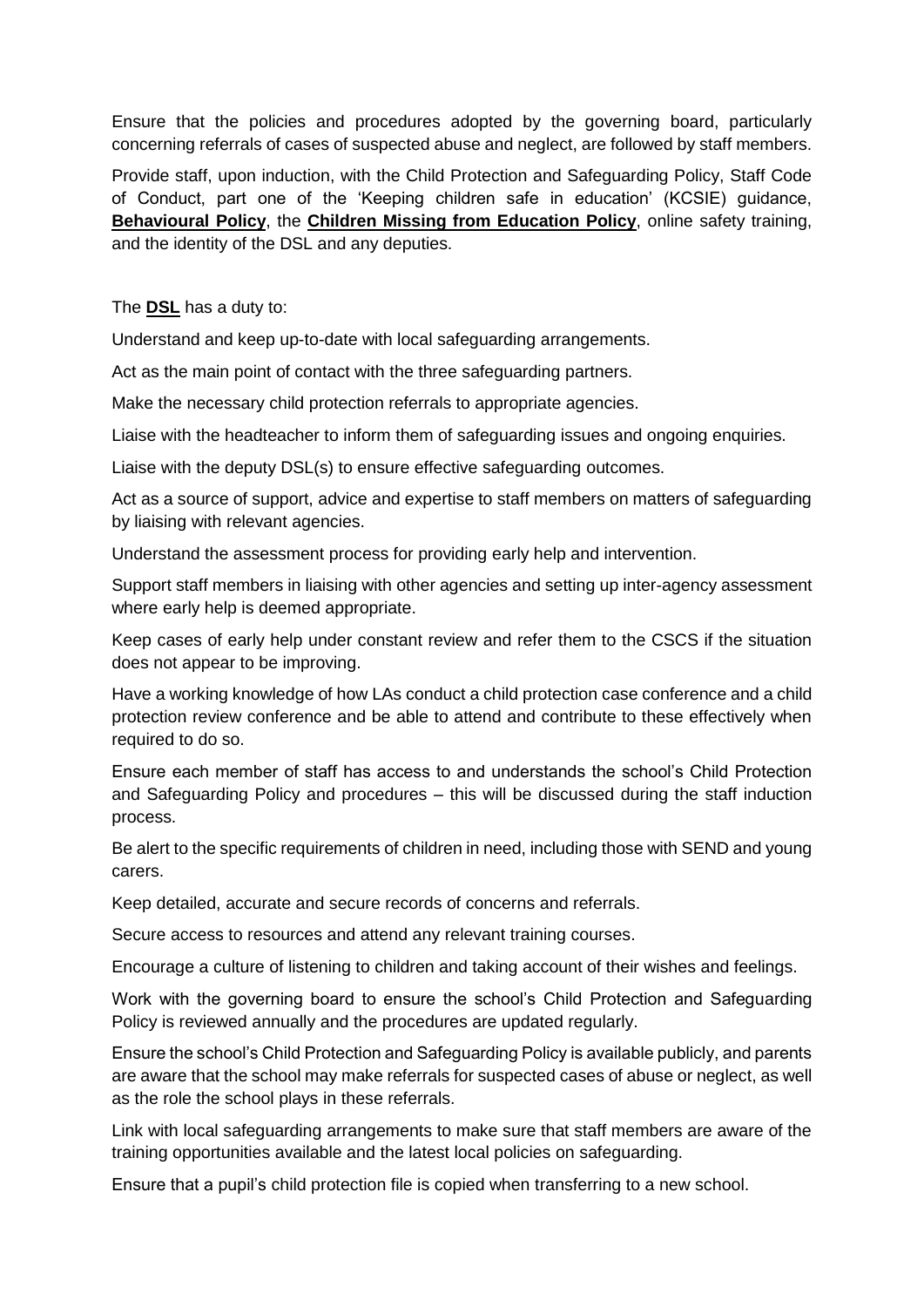Be available at all times during school hours to discuss any safeguarding concerns. NB. The school will determine what "available" means, e.g. it may be appropriate to be accessible by electronic means such as phone or Skype.

Hold the details of the LA personal advisor and liaise with them as necessary.

The designated teacher has a responsibility for promoting the educational achievement of LAC and previously LAC, and for children who have left care through adoption, special guardianship or child arrangement orders or who were adopted from state care outside England and Wales.

#### **Other staff members have a responsibility to:**

Safeguard pupils' wellbeing and maintain public trust in the teaching profession as part of their professional duties.

Provide a safe environment in which pupils can learn.

Act in accordance with school procedures with the aim of eliminating unlawful discrimination, harassment and victimisation, including those in relation to peer-on-peer abuse.

Maintain an attitude of 'it could happen here' where safeguarding is concerned.

Be aware of the signs of abuse and neglect.

Be aware of the early help process and understand their role in it.

Act as the lead professional in undertaking an early help assessment, where necessary.

Be aware of, and understand, the process for making referrals to CSCS, as well as for making statutory assessments under the Children Act 1989 and their role in these assessments.

Be confident of the processing conditions under relevant data protection legislation, including information which is sensitive and personal, and information that should be treated as special category data.

Make a referral to CSCS and/or the police immediately, if at any point there is a risk of immediate serious harm to a child.

Be aware of and understand the procedure to follow in the event that a child confides they are being abused or neglected.

Support social workers in making decisions about individual children, in collaboration with the DSL.

Maintain appropriate levels of confidentiality when dealing with individual cases, and always act in the best interest of the child.

Follow the school's procedure for, and approach to, preventing radicalisation.

Challenge senior leaders over any safeguarding concerns, where necessary.

#### **4. Inter-agency working**

The school contributes to inter-agency working as part of its statutory duty.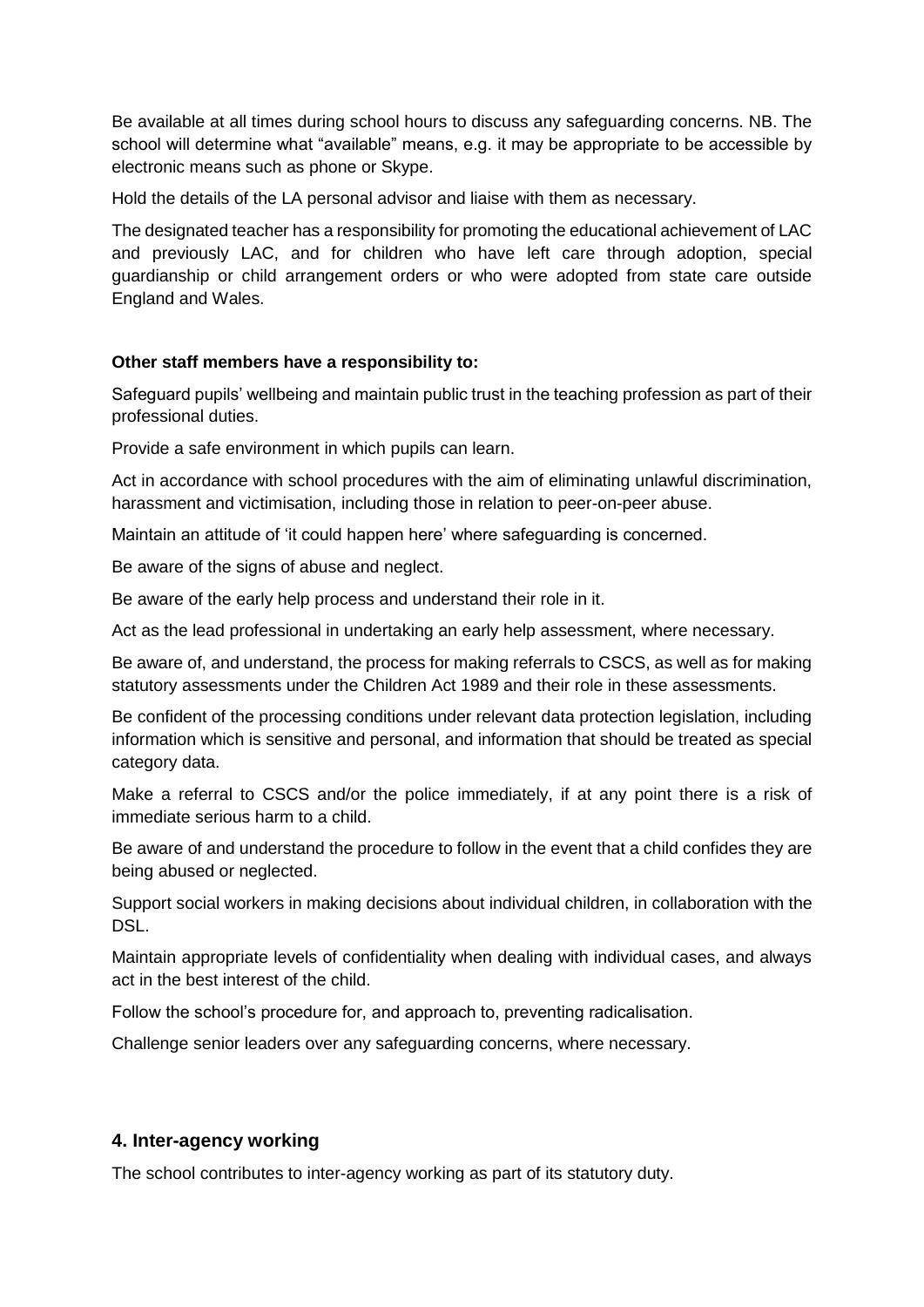The school is aware of and will follow the local safeguarding arrangements.

The school will work with CSCS, the police, health services and other services to protect the welfare of its pupils, through the early help process and by contributing to inter-agency plans to provide additional support.

Where a need for early help is identified, the school will allow access for CSCS from the host LA and, where appropriate, a placing LA, for that LA to conduct (or consider whether to conduct) a section 17 or 47 assessment.

The school recognises the importance of proactive information sharing between professionals and local agencies in order to effectively meet pupils' needs and identify any need for early help.

Considering 4.3, staff members are aware that whilst the GDPR and the Data Protection Act 2018 place a duty on schools to process personal information fairly and lawfully, they also allow for information to be stored and shared for safeguarding purposes – data protection regulations do not act as a barrier to sharing information where failure to do so would result in the pupil being placed at risk of harm.

Staff members will ensure that fear of sharing information does not stand in the way of their responsibility to promote the welfare and safety of pupils.

If staff members are in doubt about sharing information, they will speak to the DSL or deputy DSL.

The school also recognises the particular importance of inter-agency working in identifying and preventing child sexual exploitation (CSE).

# **5. Abuse and neglect**

All members of staff will be aware that abuse, neglect and safeguarding issues are rarely standalone events that can be given a specific label and multiple issues often overlap one another.

All staff members will be aware of the indicators of abuse and the appropriate action to take following a pupil being identified as at potential risk of abuse or neglect.

When identifying pupils at risk of potential harm, staff members will look out for a number of indicators including, but not limited to, the following:

Injuries in unusual places, such as bite marks on the neck, that are also inconsistent with their age

Lack of concentration and acting withdrawn

Knowledge ahead of their age, e.g. sexual knowledge.

Use of explicit language

Fear of abandonment

Depression and low self-esteem

All members of staff will be aware of the indicators of peer-on-peer abuse, such as those in relation to bullying, gender-based violence, sexual assaults and sexting.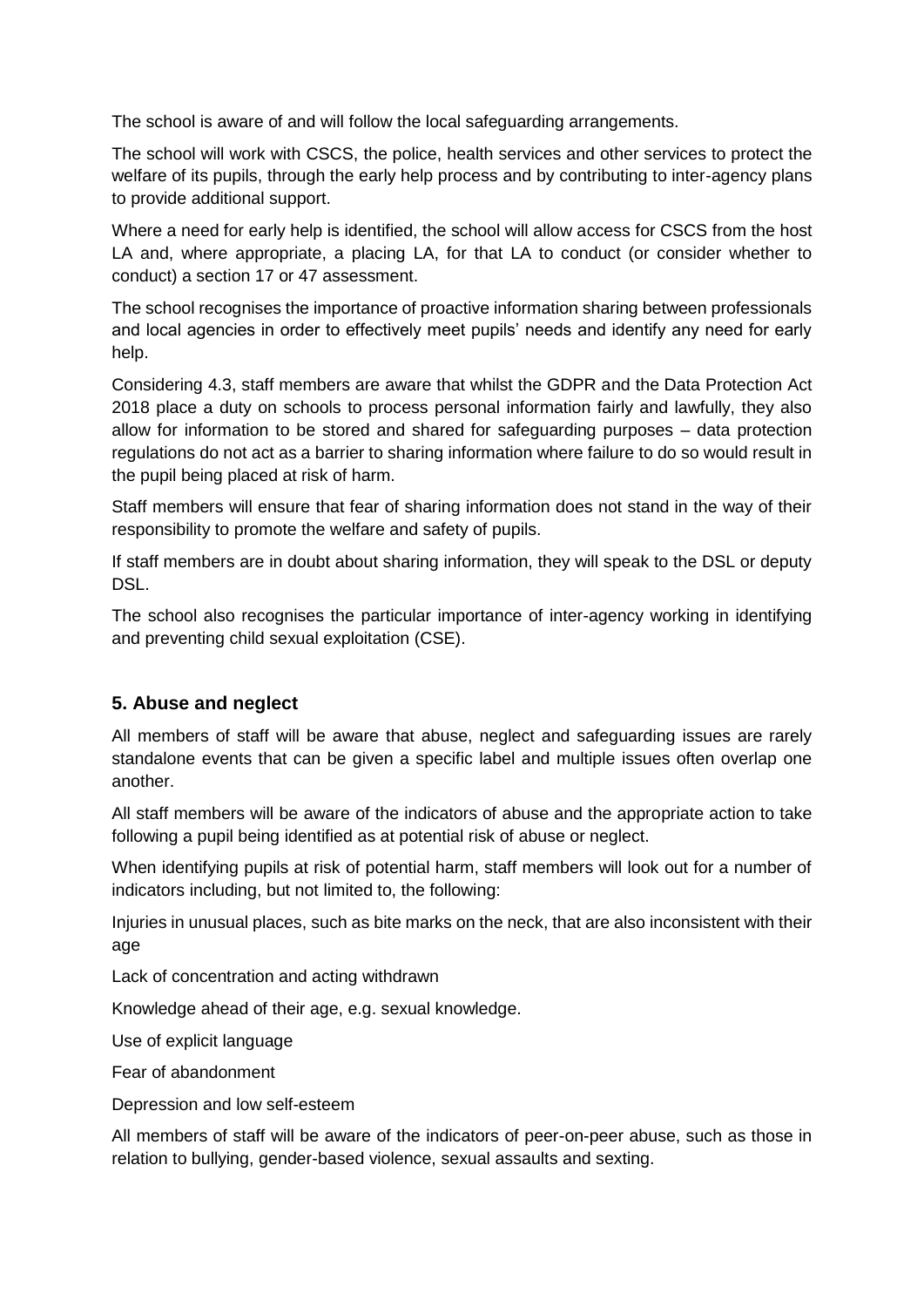All staff will be aware of the necessary procedures to follow to prevent peer-on-peer abuse, as outlined in section 28 of this policy.

All staff will be aware of the behaviours linked to drug taking, alcohol abuse, truancy and sexting, and will understand that these put pupils in danger.

Staff members will be aware of the effects of a pupil witnessing an incident of abuse, such as witnessing domestic violence at home.

# **6. Types of abuse and neglect**

**Abuse:** A form of maltreatment of a child which involves inflicting harm or failing to act to prevent harm. Children may be abused in a family, institutional or community setting by those known to them or, more rarely, by others, e.g. via the internet.

**Physical abuse:** A form of abuse which may involve actions such as hitting, throwing, burning, drowning and poisoning, or otherwise causing physical harm to a child. Physical abuse can also be caused when a parent fabricates the symptoms of, or deliberately induces, illness in a child.

**Emotional abuse:** A form of abuse which involves the emotional maltreatment of a child to cause severe and adverse effects on the child's emotional development. This may involve telling a child they are worthless, unloved, inadequate, not giving them the opportunities to express their views, deliberately silencing them, or often making them feel as though they are in danger.

**Sexual abuse:** A form of abuse which involves forcing or enticing a child to take part in sexual activities, not necessarily involving a high level of violence, and whether or not the child is aware of what is happening. This may involve physical assault, such as penetrative assault and touching, or non-penetrative actions, such as looking at sexual images or encouraging children to behave in inappropriate ways.

**Neglect:** A form of abuse which involves the persistent failure to meet a child's basic physical and/or psychological needs, likely to result in serious impairment of a child's health or development. This may involve providing inadequate food, clothing or shelter, or the inability to protect a child from physical or emotional harm or ensure access to appropriate medical treatment.

# **7. FGM**

For the purpose of this policy, FGM is defined as the partial or total removal of the external female genitalia, or any other injury to the female genital organs.

FGM is considered a form of abuse in the UK and is illegal.

All staff will be alert to the possibility of a girl being at risk of FGM, or already having suffered FGM. If staff members are worried about someone who is at risk of FGM or who has been a victim of FGM, they are required to share this information with social care and/or the police.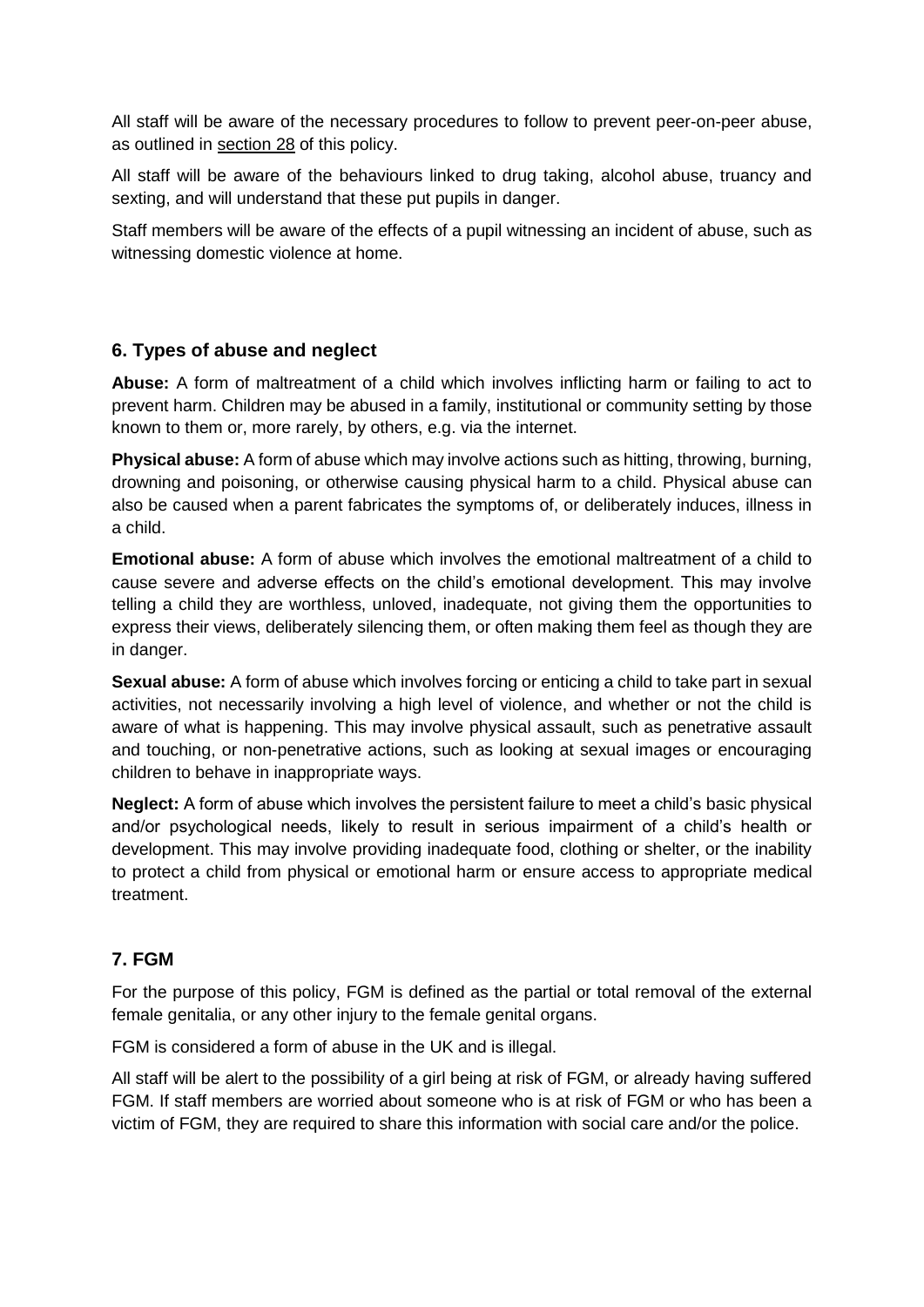Teaching staff are **legally required** to report to the police any discovery, whether through disclosure by the victim or visual evidence, of FGM on a girl under the age of 18. Teachers failing to report such cases will face disciplinary action.

**NB.** The above does not apply to any suspected or at-risk cases, nor if the individual is over the age of 18. In such cases, local safeguarding procedures will be followed.

There are a range of potential indicators that a pupil may be at risk of FGM. While individually they may not indicate risk, if two or more indicators are present, this could signal a risk to the pupil.

Victims of FGM are most likely to come from communities that are known to adopt this practice. It is important to note that the pupil may not yet be aware of the practice or that it may be conducted on them, so staff will be sensitive when broaching the subject.

# **Indicators that may show a heightened risk of FGM include the following:**

- The socio-economic position of the family and their level of integration into UK society
- Any girl with a mother or sister who has been subjected to FGM
- Any girl withdrawn from PSHE
- Indicators that may show FGM could take place soon include the following:
- When a female family elder is visiting from a country of origin
- A girl may confide that she is to have a 'special procedure' or a ceremony to 'become a woman'
- A girl may request help from a teacher if she is aware or suspects that she is at immediate risk
- A girl, or her family member, may talk about a long holiday to her country of origin or another country where the practice is prevalent
- Staff will be vigilant to the signs that FGM has already taken place so that help can be offered, enquiries can be made to protect others, and criminal investigations can begin.

# **Indicators that FGM may have already taken place include the following:**

- Difficulty walking, sitting or standing
- Spending longer than normal in the bathroom or toilet
- Spending long periods of time away from a classroom during the day with bladder or menstrual problems
- Prolonged or repeated absences from school followed by withdrawal or depression
- Reluctance to undergo normal medical examinations
- Asking for help, but not being explicit about the problem due to embarrassment or fear
- Teachers will not examine pupils, and so it is rare that they will see any visual evidence, but they will report to the police where an act of FGM appears to have been carried out. Unless the teacher has a good reason not to, they should also consider and discuss any such case with the DSL and involve CSCS as appropriate.
- FGM is also included in the definition of 'honour-based' violence (HBV), which involves crimes that have been committed to defend the honour of the family and/or community, alongside forced marriage and breast ironing.
- All forms of HBV are forms of abuse and will be treated and escalated as such.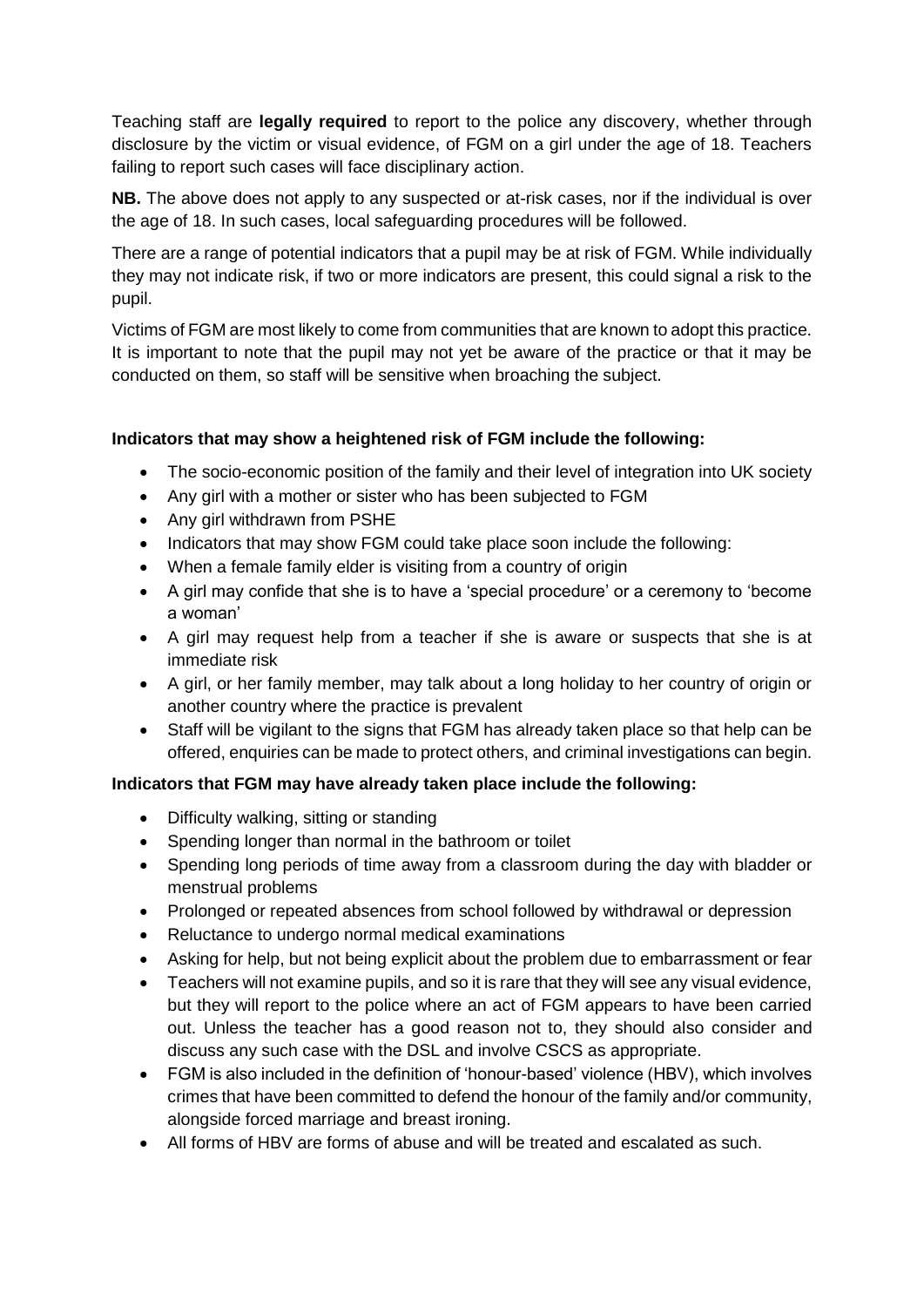Staff will be alert to the signs of HBV, including concerns that a child is at risk of HBV, or has already suffered from HBV, and will consult with the DSL who will activate local safeguarding procedures if concerns arise.

# **8. Forced marriage**

For the purpose of this policy, a **"forced marriage"** is defined as a marriage that is entered into without the full and free consent of one or both parties, and where violence, threats or any other form of coercion is used to cause a person to enter into the marriage. Forced marriage is classed as a crime in the UK.

# **As part of HBV, staff will be alert to the signs of forced marriage including, but not limited to, the following:**

- Becoming anxious, depressed and emotionally withdrawn with low self-esteem
- Showing signs of mental health disorders and behaviours such as self-harm or anorexia
- Displaying a sudden decline in their educational performance, aspirations or motivation
- Regularly being absent from school
- Displaying a decline in punctuality
- An obvious family history of older siblings leaving education early and marrying early
- If staff members have any concerns regarding a child who may have undergone, is currently undergoing, or is at risk of, forced marriage, they will speak to the DSL and local safeguarding procedures will be followed – this could include referral to CSCS, the police or the Forced Marriage Unit.

# **9. Child sexual exploitation (CSE)**

For the purpose of this policy, **"child sexual exploitation"** is defined as: a form of sexual abuse where an individual or group takes advantage of an imbalance of power to coerce, manipulate or deceive a child or young person into sexual activity, for either, or both, of the following reasons:

- In exchange for something the victim needs or wants
- For the financial advantage or increased status of the perpetrator or facilitator
- CSE does not always involve physical contact, as it can also occur online. It is also important to note that a child can be sexually exploited even if the sexual activity appears consensual.
- The school has adopted the following procedure for handling cases of CSE, as outlined by the DfE:

# **Identifying cases**

School staff members are aware of and look for the key indicators of CSE; these are as follows: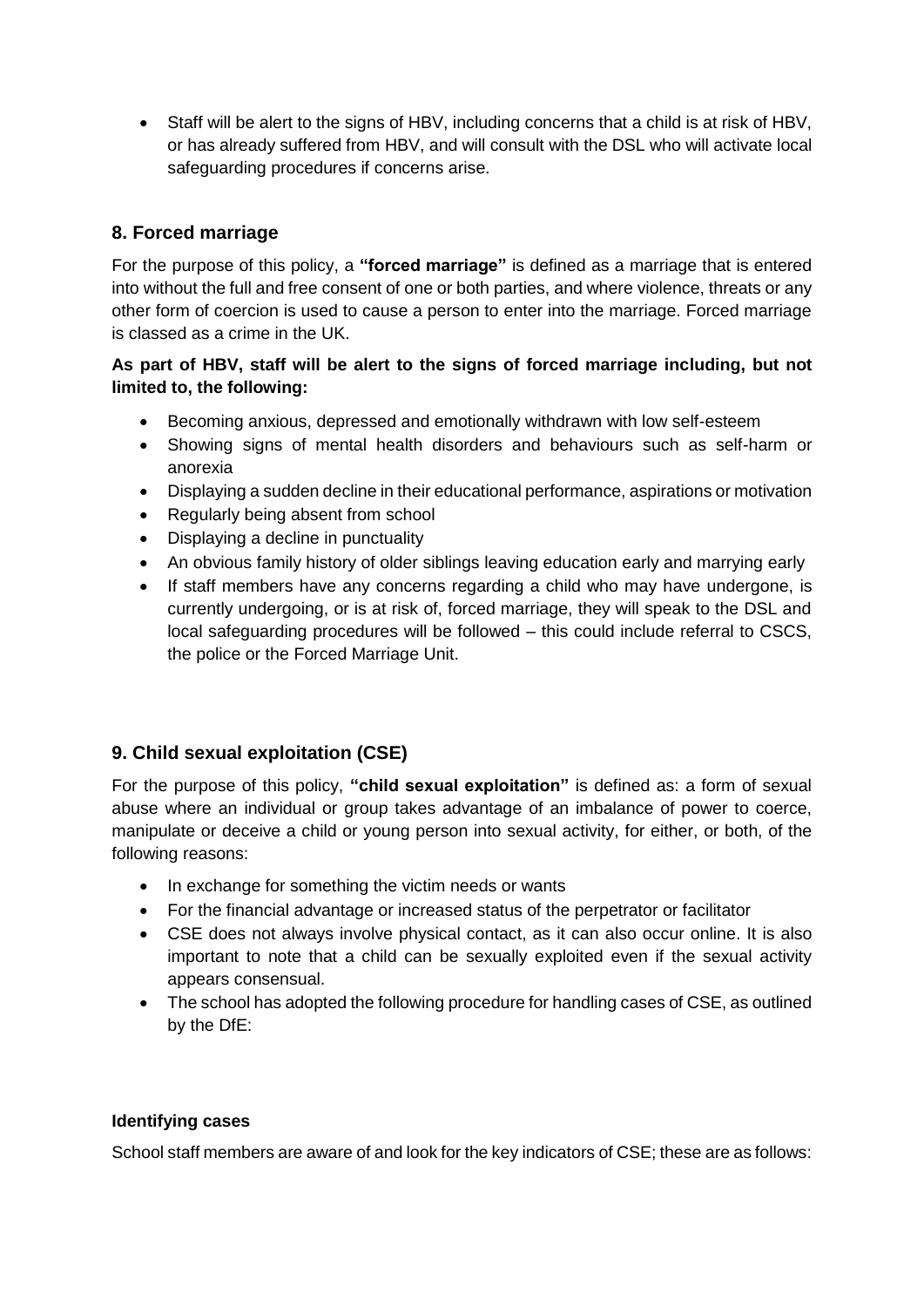- Going missing for periods of time or regularly going home late
- Regularly missing lessons
- Appearing with unexplained gifts and new possessions
- Associating with other young people involved in exploitation
- Having older boyfriends or girlfriends
- Undergoing mood swings or drastic changes in emotional wellbeing
- Displaying inappropriate sexualised behaviour
- Suffering from sexually transmitted infections or becoming pregnant
- Displaying changes in emotional wellbeing
- Misusing drugs or alcohol

#### **Referring cases**

Where CSE, or the risk of it, is suspected, staff will discuss the case with the DSL. If after discussion a concern still remains, local safeguarding procedures will be triggered, including referral to the LA.

#### **Support**

The LA and all other necessary authorities will then handle the matter to conclusion. The school will cooperate as needed.

## **10. Homelessness**

The DSL and deputy(s) will be aware of the contact details and referral routes into the Local Housing Authority so that concerns over homelessness can be raised as early as possible.

Indicators that a family may be at risk of homelessness include the following:

- Household debt
- Rent arrears
- Domestic abuse
- Anti-social behaviour
- Any mention of a family moving home because "they have to"

Referrals to the Local Housing Authority do not replace referrals to CSCS where a child is being harmed or at risk of harm.

For 16- and 17-year-olds, homelessness may not be family-based and referrals to CSCS will be made as necessary where concerns are raised.

# **11. County Lines and criminal activity**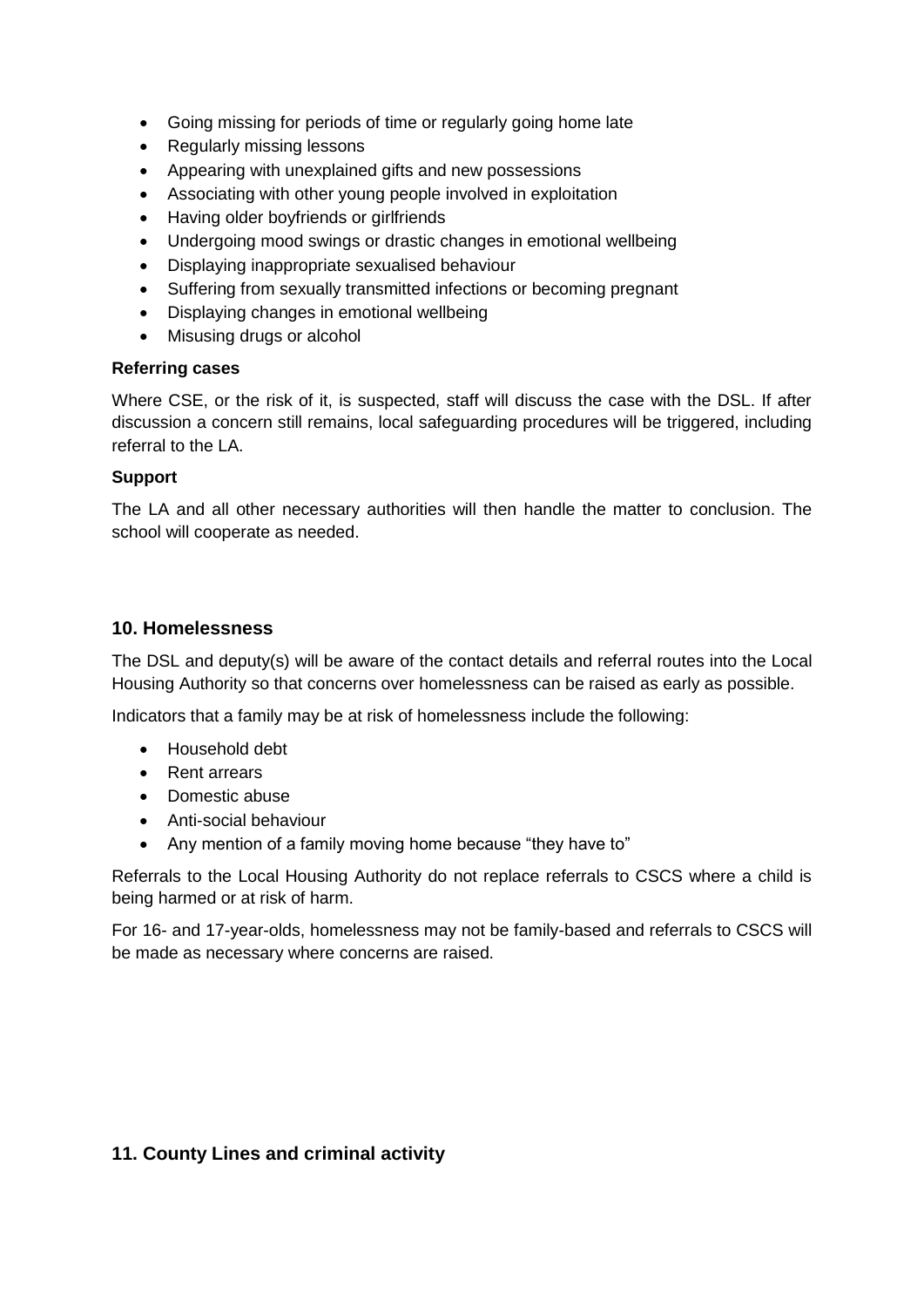For the purpose of this policy, "**County lines criminal activity**" refers to drug networks or gangs grooming and exploiting children to carry drugs and money from urban areas to suburban areas, rural areas and market and seaside towns.

Staff will be made aware of pupils with missing episodes who may have been trafficked for the purpose of transporting drugs.

Staff members who suspect a pupil may be vulnerable to, or involved in, this activity will immediately report all concerns to the DSL.

The DSL will consider referral to the National Referral Mechanism on a case-by-case basis.

Indicators that a pupil may be involved in county lines active include the following:

- Persistently going missing or being found out of their usual area
- Unexplained acquisition of money, clothes or mobile phones
- Excessive receipt of texts or phone calls
- Relationships with controlling or older individuals or groups
- Leaving home without explanation
- Evidence of physical injury or assault that cannot be explained
- Carrying weapons
- Sudden decline in school results
- **Becoming isolated from peers or social networks**
- Self-harm or significant changes in mental state
- Parental reports of concern

# **12. Serious Violence**

Through training, all staff will be made aware of the indicators which may signal a pupil is at risk from, or is involved with, serious violent crime. These indicators include, but are not limited to, the following:

Increased absence from school

A change in friendships

New relationships with older individuals or groups

A significant decline in academic performance

Signs of self-harm

A significant change in wellbeing

Signs of assault

Unexplained injuries

Unexplained gifts or new possessions

Staff will be made aware of some of the most significant risk factors that could increase a pupil's vulnerability to becoming involved in serious violent crime. These risk factors include, but are not limited to, the following:

A history of committing offences

Substance abuse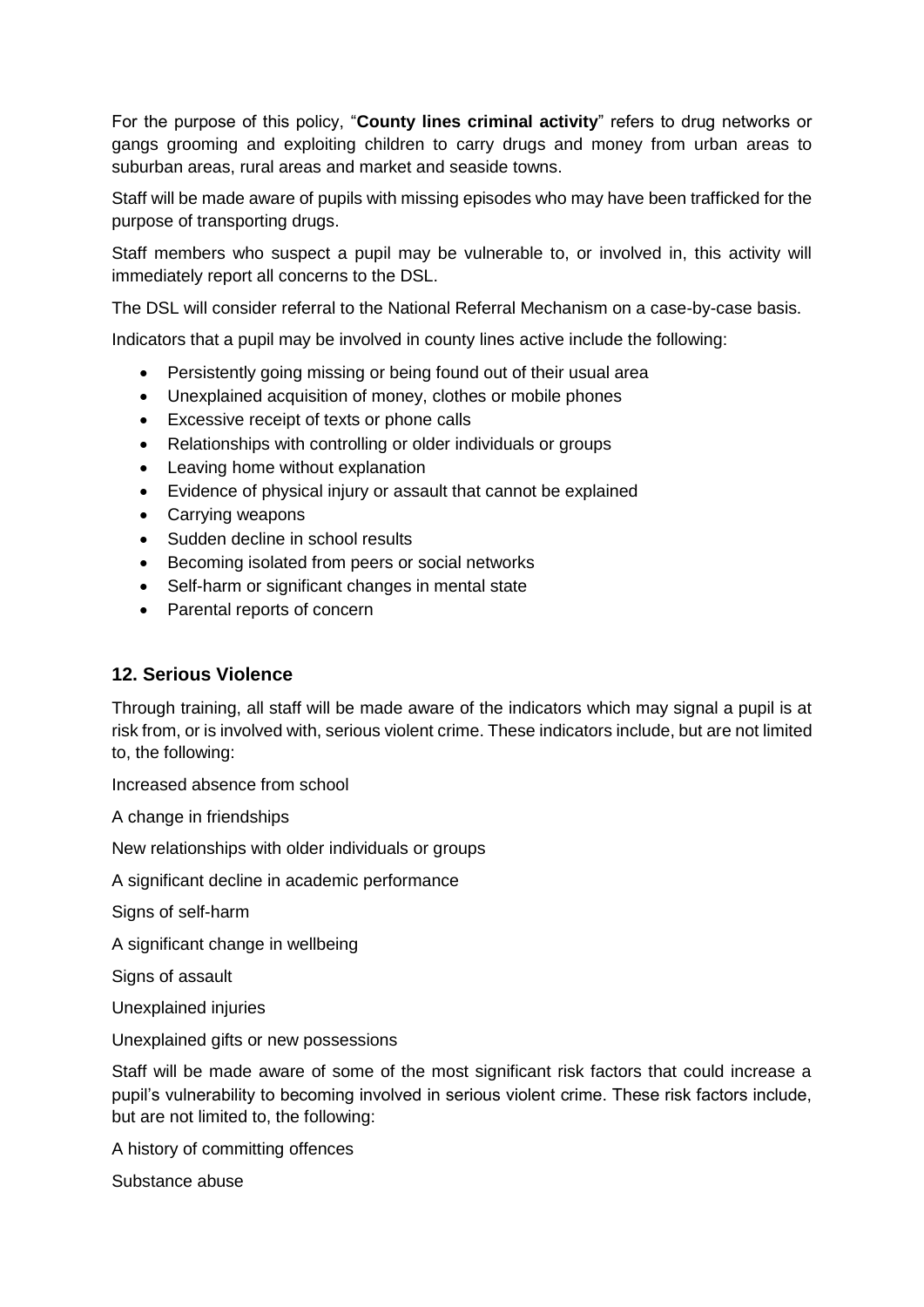Anti-social behaviour

**Truancy** 

Peers involved in crime and/or anti-social behaviour

Staff members who suspect a pupil may be vulnerable to, or involved in, serious violent crime will immediately report their concerns to the DSL.

# **13. Pupils with family members in prison**

Pupils with a family member in prison will be offered pastoral support if appropiate.

They will receive a copy of ['Are you a young person with a family member in prison'](https://www.nicco.org.uk/directory-of-resources) from Action for Prisoners' Families where appropriate and allowed the opportunity to discuss questions and concerns.

# **14. Pupils required to give evidence in court**

Pupils required to give evidence in criminal courts, either for crimes committed against them or crimes they have witnessed, will be offered appropriate pastoral support.

# **15. Contextual safeguarding**

Safeguarding incidents can occur outside of school and can be associated with outside factors. School staff, particularly the DSL and their deputy(s), will always consider the context of incidents – this is known as contextual safeguarding.

Assessment of pupils' behaviour will consider whether there are wider environmental factors that are a threat to their safety and/or welfare.

The school will provide as much contextual information as possible when making referrals to CSCS.

# **16. Preventing radicalisation**

For the purpose of this policy, "**radicalisation**" refers to the process by which a person comes to support terrorism and extremist ideologies.

Protecting children from the risk of radicalisation is part of the school's wider safeguarding duties.

The school will actively assess the risk of pupils being drawn into terrorism.

Staff will be alert to changes in pupils' behaviour which could indicate that they may be in need of help or protection.

Staff will use their professional judgement to identify pupils who may be at risk of radicalisation and act appropriately, which may include making a referral to the Channel programme. The school will work with local safeguarding arrangements as appropriate.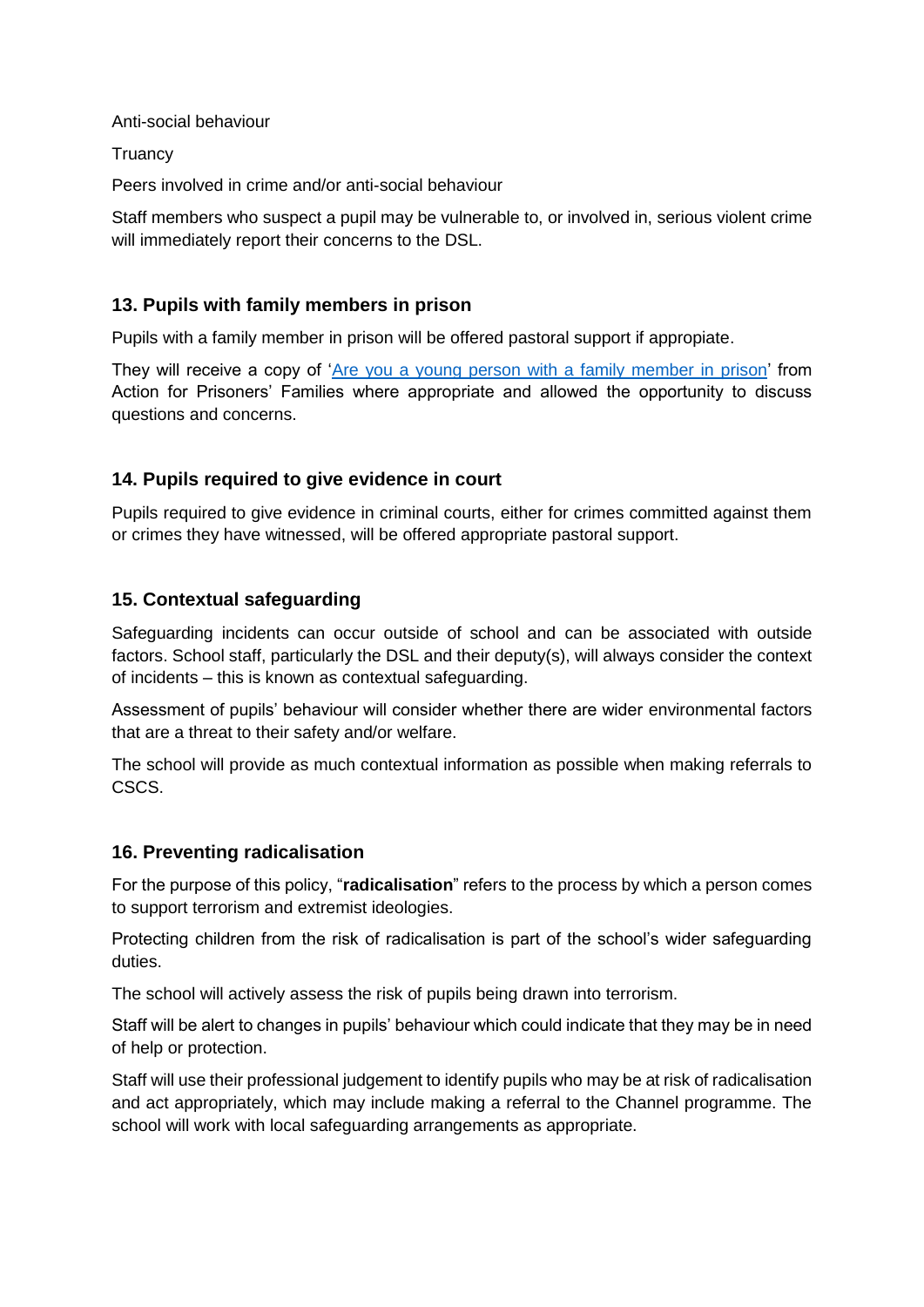The school will ensure that they engage with parents and families, as they are in a key position to spot signs of radicalisation. In doing so, the school will assist and advise family members who raise concerns and provide information for support mechanisms.

Any concerns over radicalisation will be discussed with a child's parents, unless the school has reason to believe that the child would be placed at risk as a result.

## **Training**

The DSL will undertake Prevent awareness training to be able to provide advice and support to other staff on how to protect children against the risk of radicalisation. The DSL will hold formal training sessions with all members of staff to ensure they are aware of the risk indicators and their duties regarding preventing radicalisation.

#### **Risk indicators of vulnerable pupils**

#### **Indicators of an identity crisis include the following:**

Distancing themselves from their cultural/religious heritage

Uncomfortable with their place in society

#### **Indicators of a personal crisis include the following:**

Family tensions

A sense of isolation

Low self-esteem

Disassociation from existing friendship groups

Searching for answers to questions about identity, faith and belonging

Indicators of vulnerability through personal circumstances includes the following:

**Migration** 

Local community tensions

Events affecting their country or region of origin

Alienation from UK values

A sense of grievance triggered by personal experience of racism or discrimination

Indicators of vulnerability through unmet aspirations include the following:

Perceptions of injustice

Feelings of failure

Rejection of civic life

Indicators of vulnerability through criminality:

Experiences of dealing with the police

Involvement with criminal groups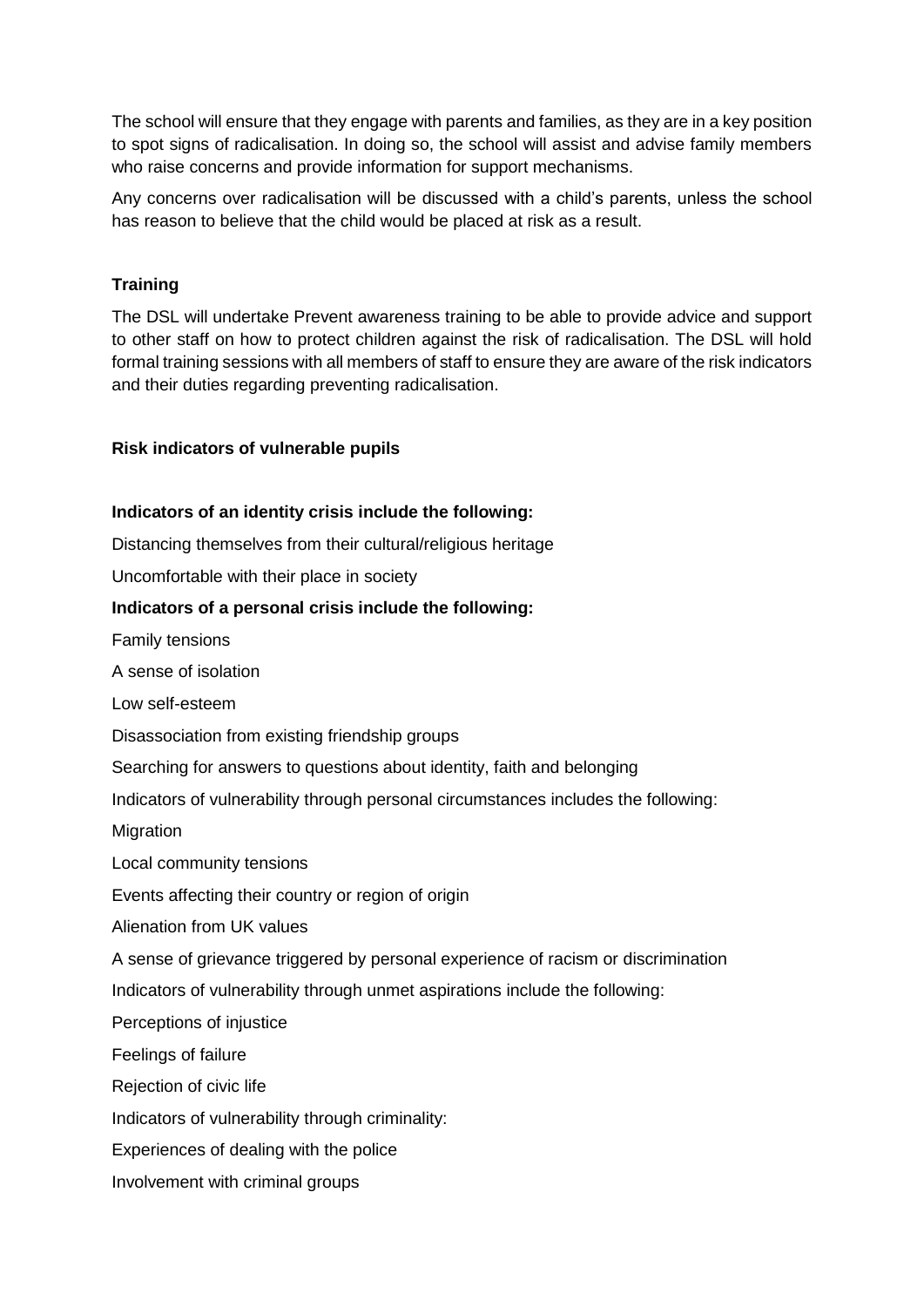## **Making a judgement**

When making a judgement, staff will ask themselves the following questions:

Does the pupil have access to extremist influences?

Does the pupil access the internet for the purposes of extremist activities (e.g. using closed network groups, accessing or distributing extremist material, contacting such groups covertly using Skype)?

Is there a reason to believe that the pupil has been, or is likely to be, involved with extremist organisations?

Is the pupil known to have possessed, or be actively seeking, extremist literature/other media likely to incite racial or religious hatred?

Does the pupil sympathise with or support illegal/illicit groups?

Does the pupil support groups with links to extremist activity?

Has the pupil encountered peer, social, family or faith group rejection?

Is there evidence of extremist ideological, political or religious influence on the pupil?

Have international events in areas of conflict and civil unrest had a noticeable impact on the pupil?

Has there been a significant shift in the pupil's outward appearance that suggests a new social, political or religious influence?

Has the pupil come into conflict with family over religious beliefs, lifestyle or dress choices?

Does the pupil vocally support terrorist attacks, either verbally or in their written work?

Has the pupil witnessed or been the victim of racial or religious hate crimes?

Is there a pattern of regular or extended travel within the UK?

Has the pupil travelled for extended periods of time to international locations?

Has the pupil employed any methods to disguise their identity?

Does the pupil have experience of poverty, disadvantage, discrimination or social exclusion?

Does the pupil display a lack of affinity or understanding for others?

Is the pupil the victim of social isolation?

Does the pupil demonstrate a simplistic or flawed understanding of religion or politics?

Is the pupil a foreign national or refugee, or awaiting a decision on their/their family's immigration status?

Does the pupil have insecure, conflicted or absent family relationships?

Has the pupil experienced any trauma in their lives, particularly trauma associated with war or sectarian conflict?

Is there evidence that a significant adult or other person in the pupil's life has extremist views or sympathies?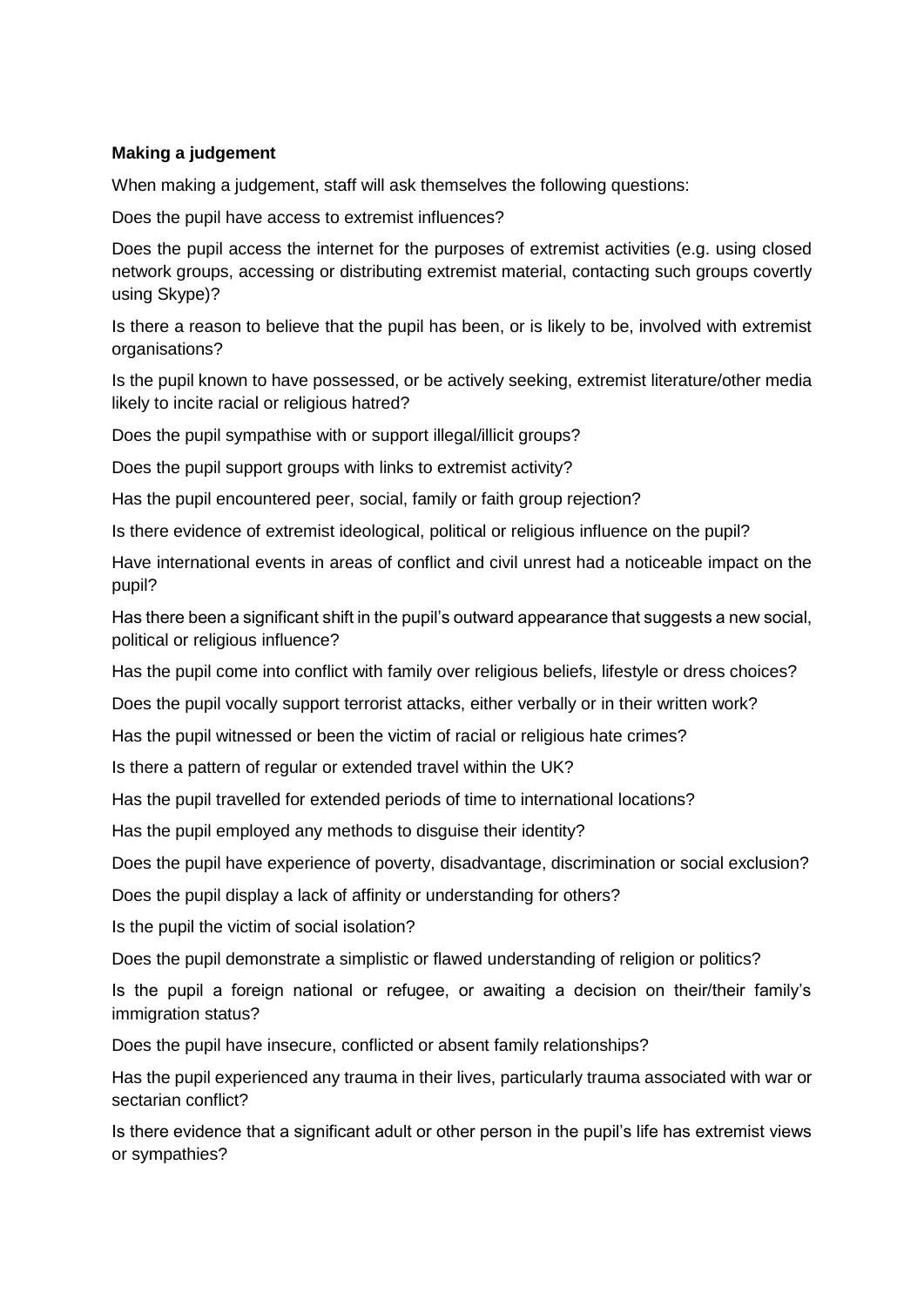Critical indicators include where the pupil is:

In contact with extremist recruiters.

Articulating support for extremist causes or leaders.

Accessing extremist websites.

Possessing extremist literature.

Using extremist narratives and a global ideology to explain personal disadvantage.

Justifying the use of violence to solve societal issues.

Joining extremist organisations.

Making significant changes to their appearance and/or behaviour.

Any member of staff who identifies such concerns, because of observed behaviour or reports of conversations, will report these to the DSL.

The DSL will consider whether a situation may be so serious that an emergency response is required. In this situation, a 999 call will be made; however, concerns are most likely to require a police investigation as part of the Channel programme, in the first instance.

#### **Channel programme**

Safeguarding children is a key role for both the school and the LA, which is implemented through the use of the Channel programme. This service shall be used where a vulnerable pupil is at risk of being involved in terrorist activities.

In cases where the school believes a pupil is potentially at serious risk of being radicalised, the headteacher or DSL will contact the Channel programme.

The DSL will also support any staff making referrals to the Channel programme.

The Channel programme ensures that vulnerable children and adults of any faith, ethnicity or background, receive support before their vulnerabilities are exploited by those that would want them to embrace terrorism, and before they become involved in criminal terrorist-related activity.

The programme identifies individuals at risk, assesses the extent of that risk, and develops the most appropriate support plan for the individuals concerned, with multi-agency cooperation and support from the school.

The delivery of the Channel programme may often overlap with the implementation of the LA's or school's wider safeguarding duty, especially where vulnerabilities have been identified that require intervention from CSCS, or where the individual is already known to CSCS.

#### **Resources**

The school will utilise the following resources when preventing radicalisation:

Local safeguarding arrangements - MASH

Local police (contacted via 101 for non-emergencies)

The DfE's dedicated helpline (020 7340 7264)

The Channel awareness programme

The [Educate Against](http://educateagainsthate.com/) Hate website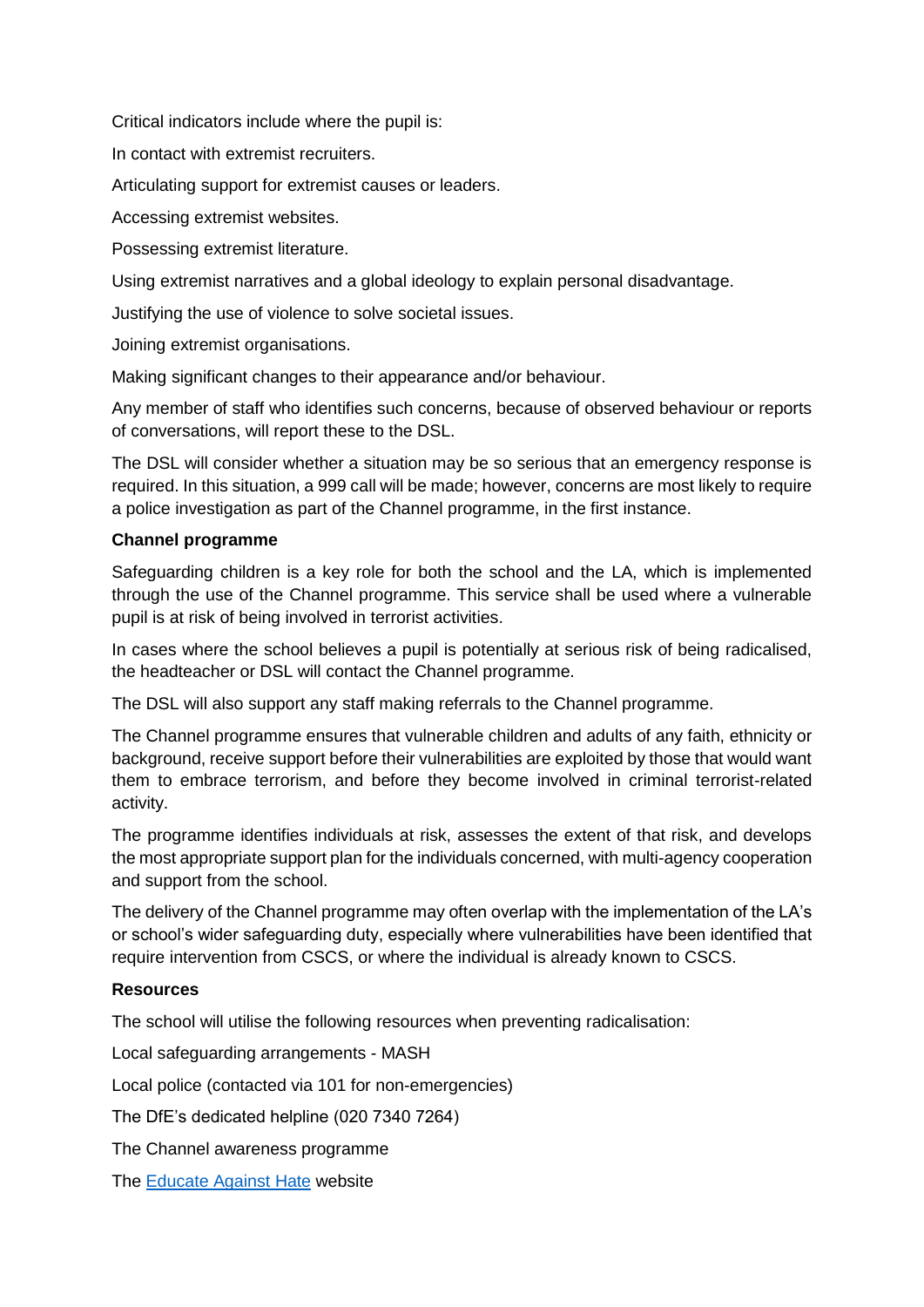# **17. A child missing from education**

A child going missing from school is a potential indicator of abuse or neglect and, as such, these children are increasingly at risk of being victims of harm, exploitation or radicalisation.

Staff will monitor pupils that go missing from the school, particularly on repeat occasions, and report them to the DSL following normal safeguarding procedures.

The school will inform the LA of any pupil who fails to attend regularly or has been absent without the school's permission for a continuous period of 10 school days or more.

#### **Admissions register**

Pupils are placed on the admissions register at the beginning of the first day that is agreed by the school, or when the school has been notified that the pupil will first be attending.

The school will notify the LA within five days of when a pupil's name is added to the admissions register.

The school will ensure that the admissions register is kept up-to-date and accurate at all times and will inform parents when any changes occur.

Two emergency contact details will be held for each pupil where possible.

Staff will monitor pupils who do not attend the school on the agreed date and will notify the LA at the earliest opportunity.

If a parent notifies the school that their child will live at a different address, the school will record the following information on the admissions register:

The full name of the parent with whom the pupil will live

The new address

The date from when the pupil will live at that address

If a parent notifies the school that their child will be attending a different school, or is already registered at a different school, the following information will be recorded on the admissions register:

The name of the new school

The date on which the pupil first attended, or is due to attend, that school

Where a pupil moves to a new school, the school will use a secure internet system to securely transfer pupils' data.

To ensure accurate data is collected to allow effective safeguarding, the school will inform the LA of any pupil who is going to be deleted from the admission register, in accordance with the Education (Pupil Registration) (England) Regulations 2006 (as amended), where they:

Have been taken out of the school by their parents, and are being educated outside the national education system, e.g. home education.

Have ceased to attend the school, and no longer live within a reasonable distance of the premises.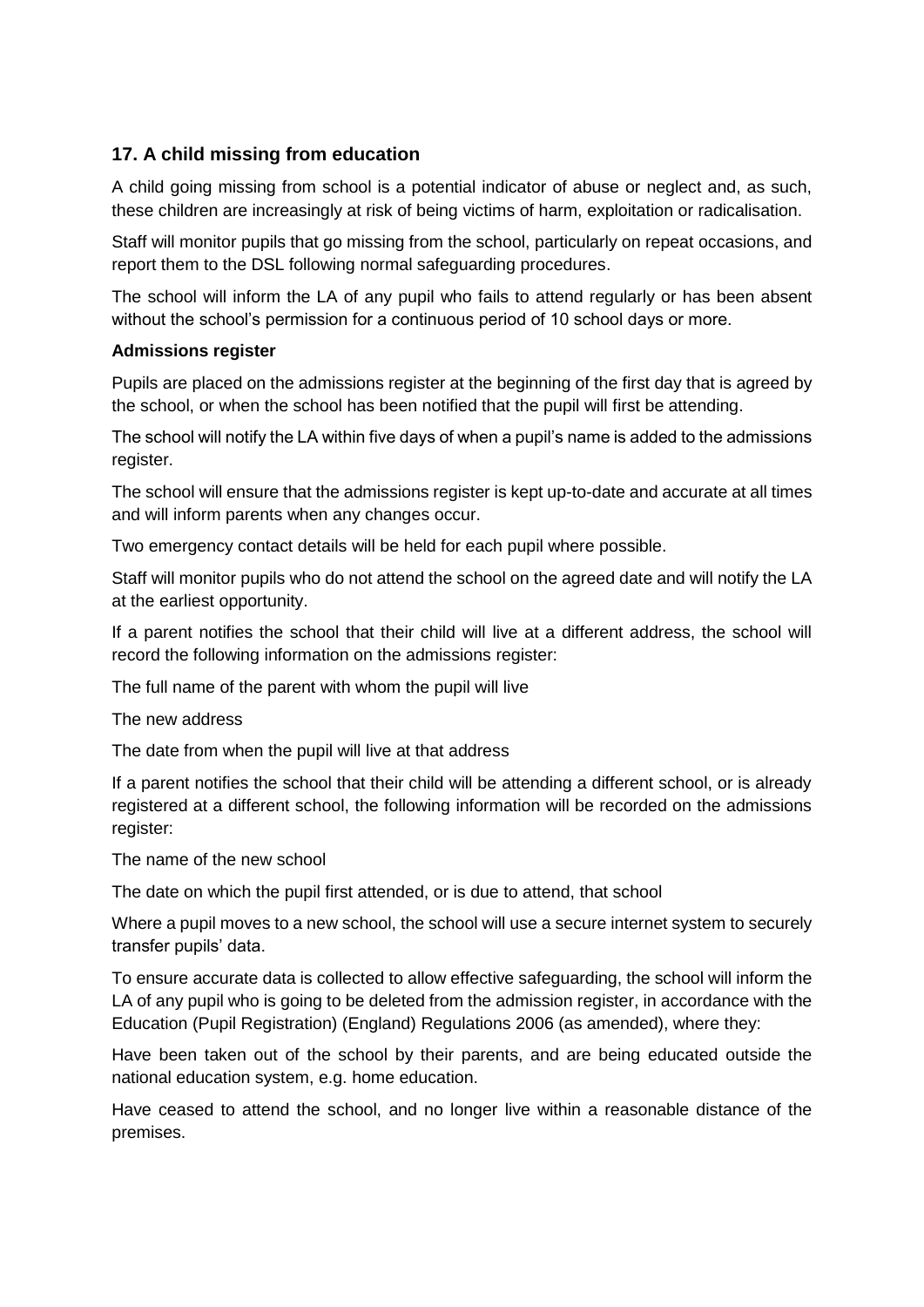Have been certified by the school's medical officer as unlikely to be in a fit state of health to attend, before ceasing to be of compulsory school age, and their parent has not indicated the intention to the pupil continuing to attend school after ceasing to be of compulsory school age.

Have been in custody for a period of more than four months due to a final court order and the school does not reasonably believe they will be returning to the school at the end of that period.

Have been permanently excluded.

The school will also remove a pupil from the admissions register where the school and LA has been unable to establish the pupil's whereabouts after making reasonable enquiries into their attendance.

If a pupil is to be removed from the admissions register, the school will provide the LA with the following information:

The full name of the pupil

The full name and address of any parent with whom the pupil lives

At least one telephone number of the parent with whom the pupil lives

The full name and address of the parent with whom the pupil is going to live, and the date that the pupil will start living there, if applicable

The name of the pupil's new school and the pupil's expected start date there, if applicable

The grounds for removal from the admissions register under regulation 8 of the Education (Pupil Registration) (England) Regulations 2006 (as amended)

The school will work with the LA to establish methods of making returns for pupils back into the school.

The school will highlight to the LA where they have been unable to obtain necessary information from parents, e.g. where an address is unknown.

The school will also highlight any other necessary contextual information including safeguarding concerns

# **18. Pupils with SEND**

The school recognises that all of our pupils with SEND can face additional safeguarding challenges and understands that further barriers may exist when determining abuse and neglect in this group of pupils.

Staff will be aware of the following:

Certain indicators of abuse, such as behaviour, mood and injury, may relate to the pupil's disability without further exploration; however, it should never be assumed that a child's indicators relate only to their disability

Pupils with SEND can be disproportionally impacted by things like bullying, without outwardly showing any signs

Communication barriers may exist, as well as difficulties in overcoming these barriers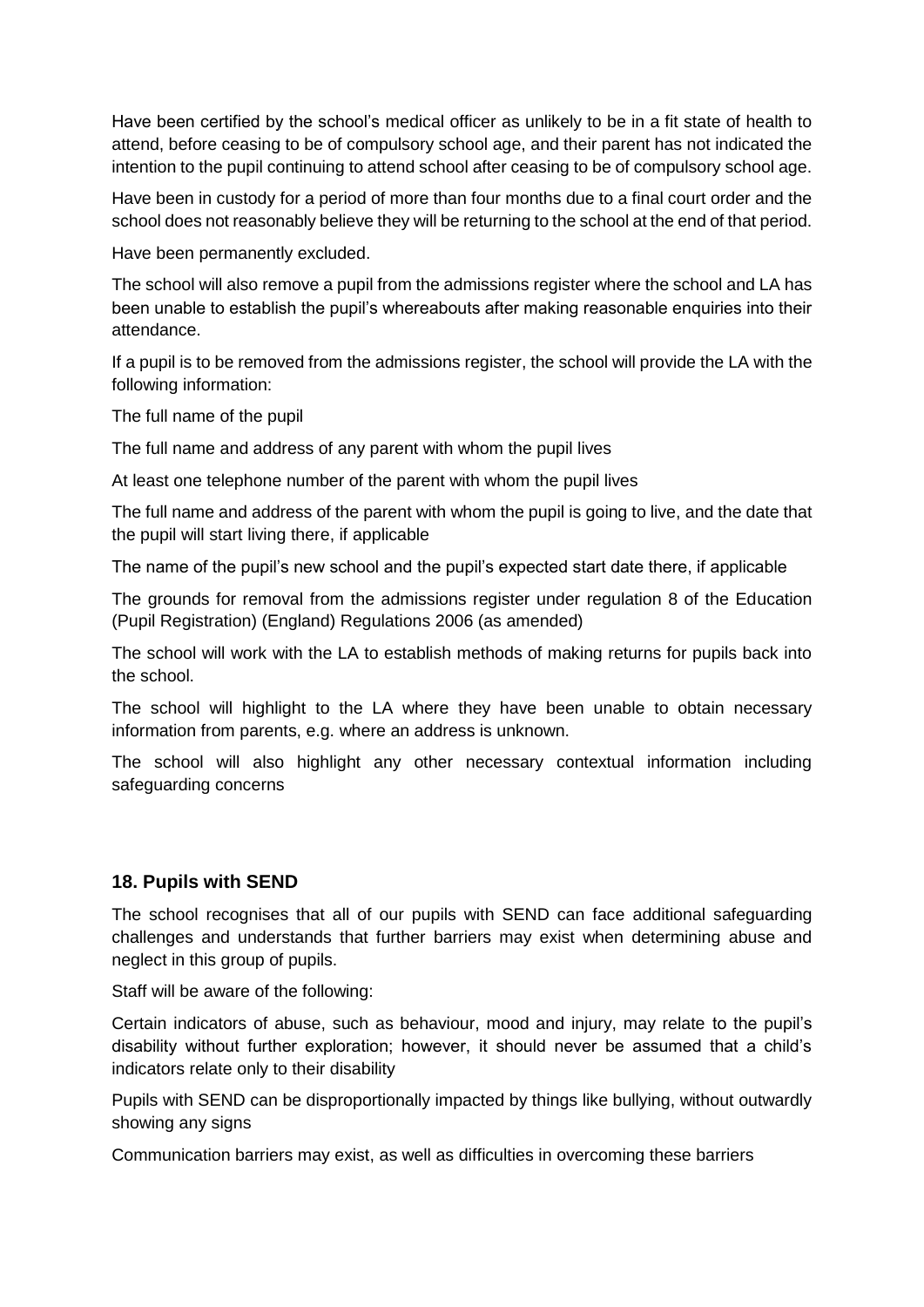When reporting concerns or making referrals for pupils with SEND, the above factors will always be taken into consideration.

When managing a safeguarding issue relating to a pupil with SEND, the **DSL** will liaise with the school's **SENCO**, as well as the pupil's family where appropriate, to ensure that the pupil's needs are effectively met.

# **19. Alternative provision/inclusion**

The school will remain responsible for a pupil's welfare during their time at an alternative provider.

When placing a pupil with an alternative provider, the school will obtain written confirmation that the provider has conducted all relevant safeguarding checks on staff.

# **20. Private fostering**

Where the school becomes aware of a pupil being privately fostered, they will notify the LA as soon as possible to allow the LA to conduct any necessary checks.

# **21. Concerns about a pupil**

If a member of staff has any concern about a child's welfare, they will act on them immediately by speaking to the DSL or a deputy.

All staff members are aware of the procedure for reporting concerns and understand their responsibilities in relation to confidentiality and information sharing, as outlined in section 28 of this policy.

Where the DSL is not available to discuss the concern with, staff members will contact the deputy DSL with the matter.

If a referral is made about a child by anyone other than the DSL, the DSL will be informed as soon as possible.

The LA will make a decision regarding what action is required within one working day of the referral being made and will notify the referrer.

Staff are required to monitor a referral if they do not receive information from the LA regarding what action is necessary for the pupil.

If the situation does not improve after a referral, the DSL will ask for reconsideration to ensure that their concerns have been addressed and that the situation improves for the pupil.

If early help is appropriate, the case will be kept under constant review. If the pupil's situation does not improve, a referral will be considered.

All concerns, discussions and decisions made, as well as the reasons for making those decisions, will be recorded in writing by the DSL and kept securely in a **locked cabinet.**

If a pupil is in immediate danger, a referral will be made to CSCS and/or the police immediately.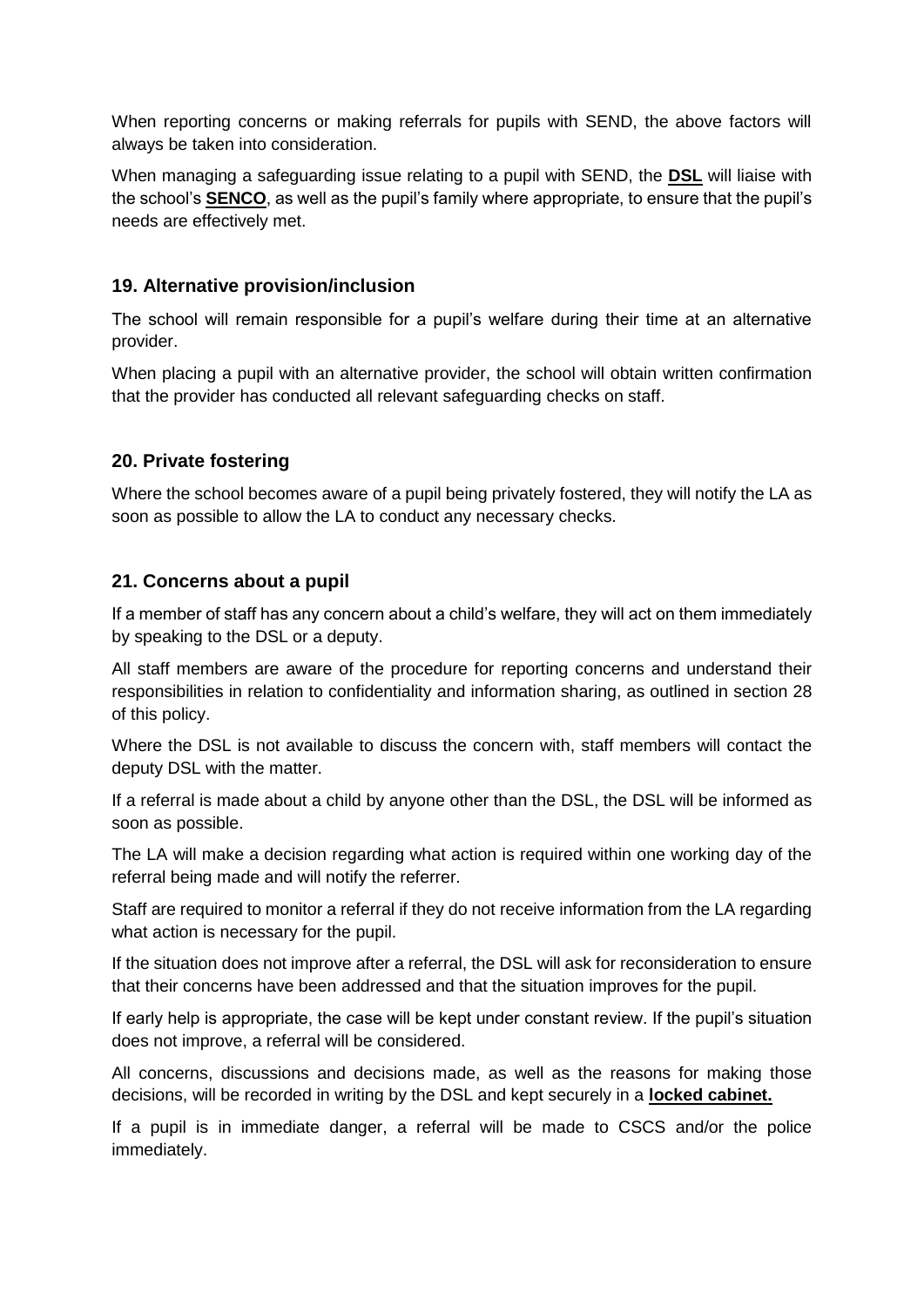If a pupil has committed a crime, such as sexual violence, the police will be notified without delay.

Where there are safeguarding concerns, the school will ensure that the pupil's wishes are always taken into account, and that there are systems available for pupils to provide feedback and express their views.

When responding to safeguarding concerns, staff members will act calmly and supportively, ensuring that the pupil feels like they are being listened to and believed.

An inter-agency assessment will be undertaken where a child and their family could benefit from coordinated support from more than one agency. These assessments will identify what help the child and family require in preventing needs escalating to a point where intervention would be needed.

# **22. Early help**

Early help means providing support as soon as a problem emerges, at any point in a child's life.

Any pupil may benefit from early help, but in particular staff will be alert to the potential need for early help for pupils who:

Have SEND (whether or not they have a statutory EHC plan).

Are young carers.

Show signs of being drawn into anti-social or criminal behaviour, including gang involvement and association with organised crime groups.

Are frequently missing/going missing from care or from home.

Misuse drugs or alcohol.

Are at risk of modern slavery, trafficking or exploitation.

Are in a family circumstance presenting challenges such as substance abuse, adult mental health problems or domestic abuse.

Are returned home to their family from care.

Show early signs of abuse and/or neglect.

Are at risk of being radicalised or exploited.

Are privately fostered.

Early help will also be used to address non-violent harmful sexual behaviour to prevent escalation.

All staff will be made aware of the local early help process and understand their role in it.

The DSL and FSW will take the lead where early help is appropriate.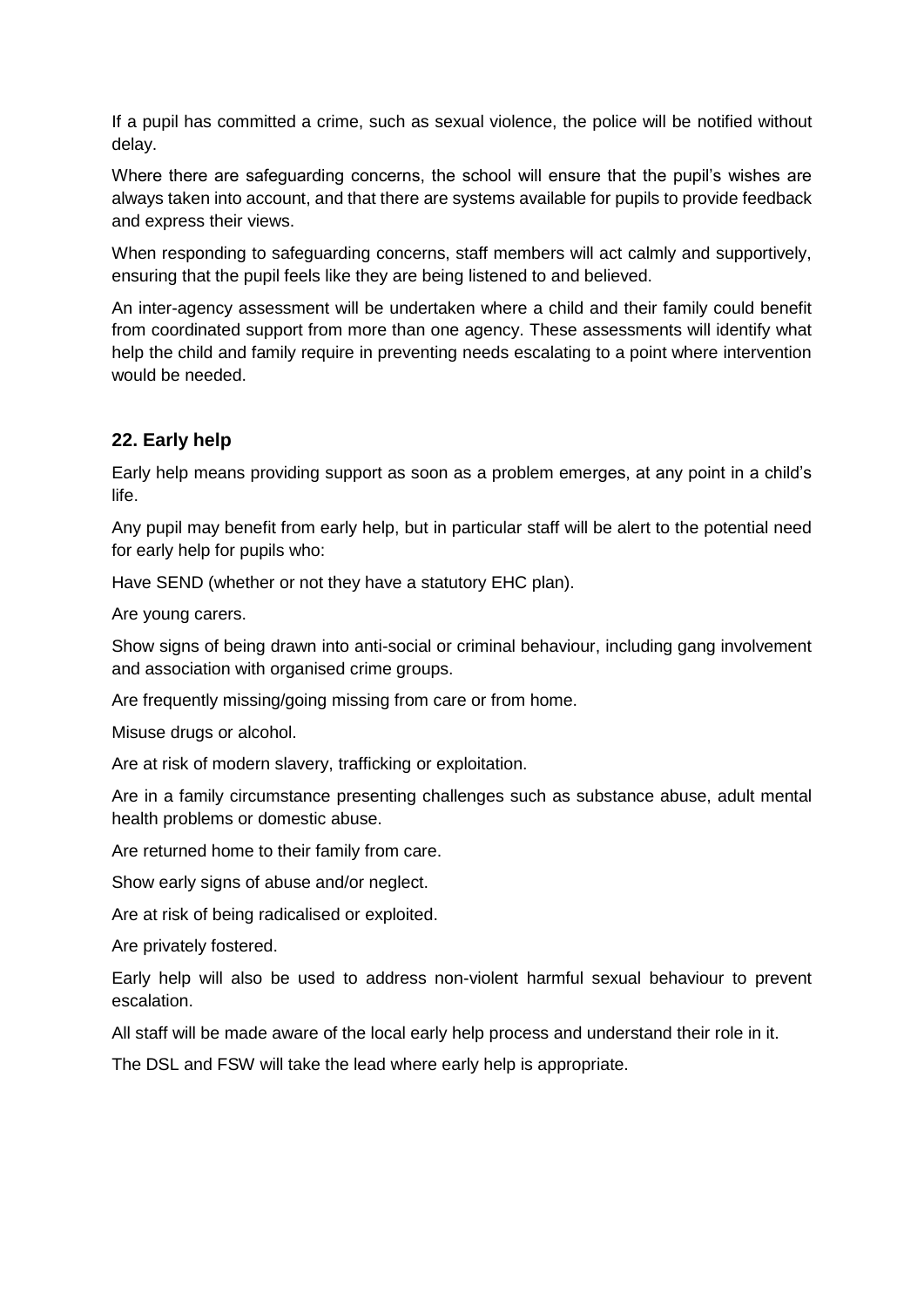# **23. Managing referrals**

All staff members, including volunteers and temporary staff, will report any concerns regarding pupil welfare to the DSL. Anyone can make a referral to MASH and should do so if they believe it is necessary. All referrals to MASH must be on the MASH form found at [https://www.barnet.gov.uk/directories/directme/multi-agency-safeguarding-hub-mash-team](https://www.barnet.gov.uk/directories/directme/multi-agency-safeguarding-hub-mash-team-childrens)[childrens.](https://www.barnet.gov.uk/directories/directme/multi-agency-safeguarding-hub-mash-team-childrens)

All staff members, in particular the DSL, will be aware of the LA's arrangements (MASH) in place for managing referrals. The DSL will provide staff members with clarity and support where needed.

When making a referral to CSCS or other external agencies, information will be shared in line with confidentiality requirements and will only be shared where necessary to do so.

The DSL will work alongside external agencies, maintaining continuous liaison, including multi-agency liaison where appropriate, in order to ensure the wellbeing of the pupils involved.

The DSL will work closely with the police to ensure the school does not jeopardise any criminal proceedings, and to obtain help and support as necessary.

Where a pupil has been harmed or is in immediate danger or at risk of harm, the referrer will be notified of the action that will be taken within one working day of a referral being made. **Where this information is not forthcoming, the referrer will contact the assigned social worker for more information.** 

The school will not wait for the start or outcome of an investigation before protecting the victim and other pupils: this applies to criminal investigations as well as those made by CSCS.

Where CSCS decide that a statutory investigation is not appropriate, the school will consider referring the incident again if it is believed that the pupil is at risk of harm.

Where CSCS decide that a statutory investigation is not appropriate and the school agrees with this decision, the school will consider the use of other support mechanisms, such as early help and pastoral support.

At all stages of the reporting and referral process, the pupil will be informed of the decisions made, actions taken and reasons for doing so.

Discussions of concerns with parents will only take place where this would not put the pupil or others at potential risk of harm.

The school will work closely with parents to ensure that the pupil, as well as their family, understands that the arrangements in place, such as in-school interventions, are effectively supported and know where they can access additional support.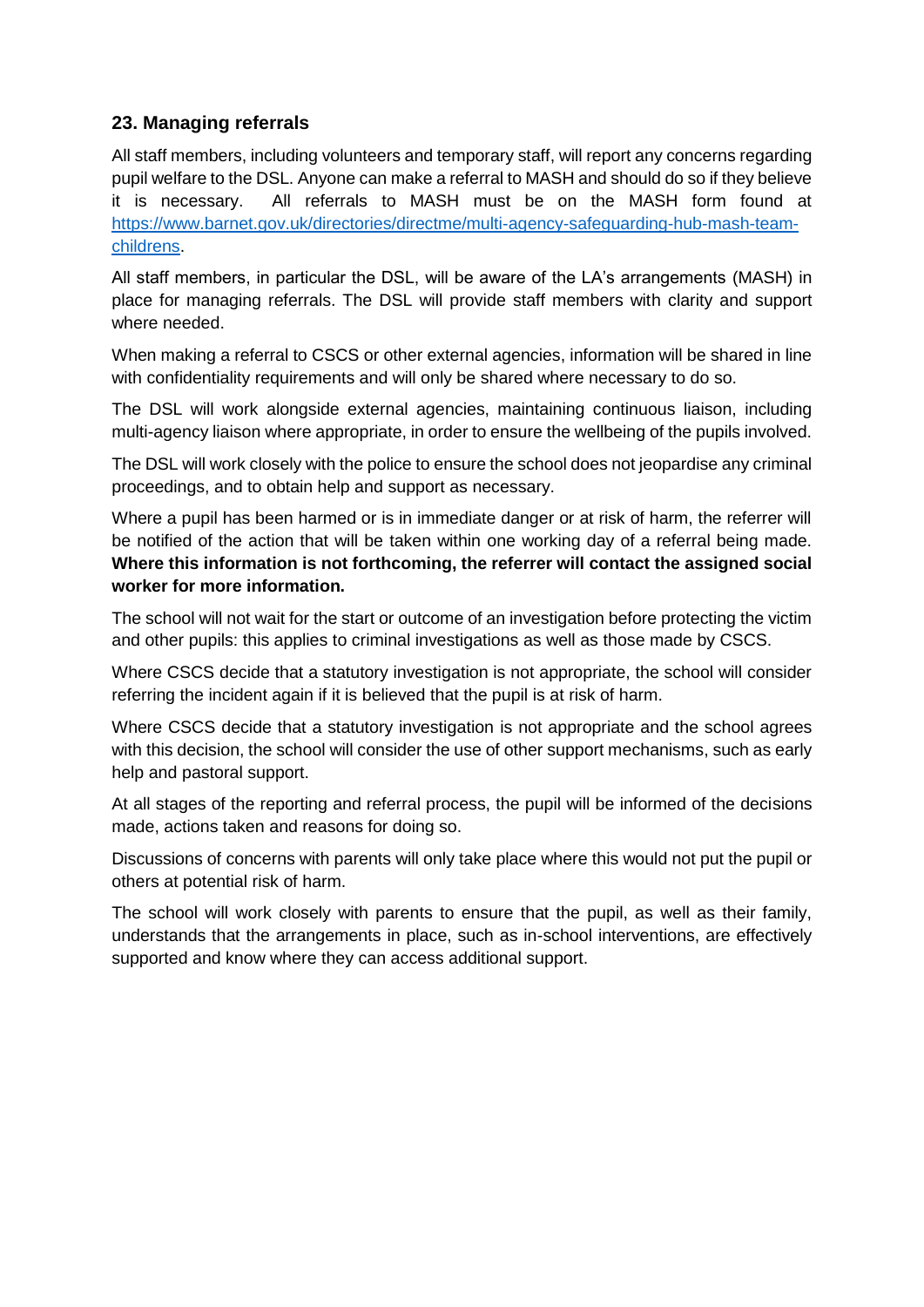# **24. Concerns about staff members and safeguarding practices**

If a staff member has concerns about another member of staff, it will be raised with the headteacher.

If the concern is with regards to the headteacher, it will be referred to the chair of governors.

Any concerns regarding the safeguarding practices at the school will be raised with the SLT, and the necessary whistleblowing procedures will be followed, as outlined in the **Whistleblowing Policy**.

If a staff member feels unable to raise an issue with the SLT, they should access other whistleblowing channels such as the NSPCC whistleblowing helpline (0800 028 0285).

Any allegations of abuse made against staff members will be dealt with in accordance with the school's **Allegations of Abuse Against Staff Policy**.

# **25. Dealing with allegations of abuse against staff**

All allegations will be dealt with in line with the school's **Allegations of Abuse Against Staff Policy**, a copy of which will be provided to, and understood by, all staff.

Where an allegation is substantiated, and the individual is dismissed or resigns, the school will refer it to the DBS. They will also consider referring the matter to the TRA for consideration for a prohibition order.

If a case manager is concerned about the welfare of other children in the community following a staff member's suspension, they may report this concern to CSCS.

The school will preserve records which contain information about allegations of sexual abuse for the Independent Inquiry into Child Sexual Abuse (IICSA), for the term of the inquiry in question.

# **26. Allegations of abuse against other pupils (peer-on-peer abuse)**

# **Sexual harassment**

Sexual harassment refers to unwanted conduct of a sexual nature that occurs online or offline. Sexual harassment violates a pupil's dignity and makes them feel intimidated, degraded or humiliated, and can create a hostile, sexualised or offensive environment. If left unchallenged, sexual harassment can create an atmosphere that normalises inappropriate behaviour and may lead to sexual violence.

Sexual harassment includes:

Sexual comments.

Sexual "jokes" and taunting.

Physical behaviour, such as deliberately brushing against another pupil.

Online sexual harassment, including non-consensual sharing of images and videos and consensual sharing of sexual images and videos (often known as sexting), inappropriate comments on social media, exploitation, coercion and threats – online sexual harassment may be isolated or part of a wider pattern.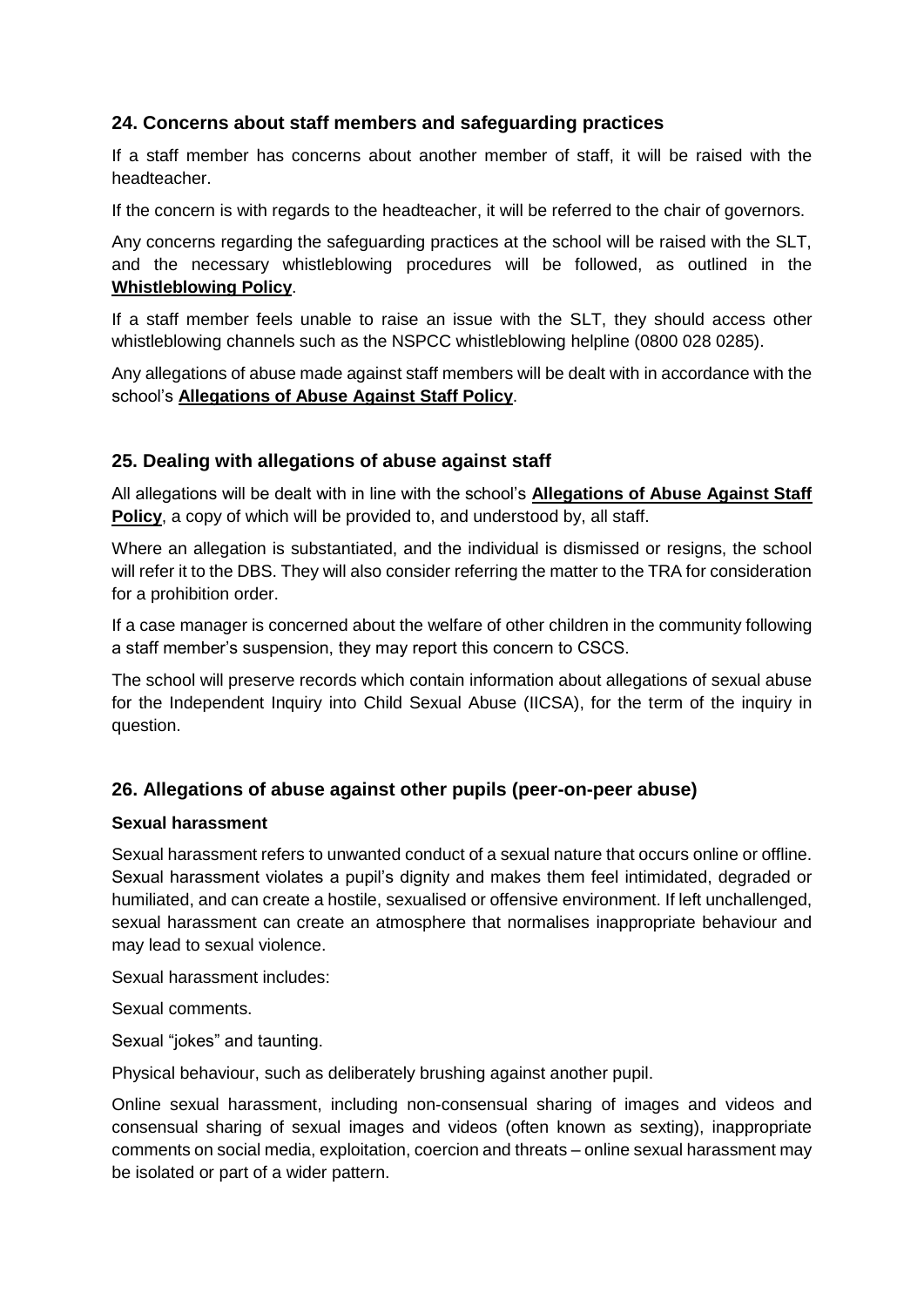#### **Sexual violence**

Sexual violence refers to the three following offences:

**Rape:** A person (A) commits an offence of rape if he intentionally penetrates the vagina, anus or mouth of another person (B) with his penis, B does not consent to the penetration and A does not reasonably believe that B consents.

**Assault by Penetration:** A person (A) commits an offence if s/he intentionally penetrates the vagina or anus of another person (B) with a part of her/his body or anything else, the penetration is sexual, B does not consent to the penetration and A does not reasonably believe that B consents.

**Sexual Assault:** A person (A) commits an offence of sexual assault if s/he intentionally touches another person (B), the touching is sexual, B does not consent to the touching and A does not reasonably believe that B consents.

Harmful sexual behaviours

The term "**harmful sexual behaviour"** is used to describe behaviour that is problematic, abusive and violent, and that may cause developmental damage. Harmful sexual behaviour may include:

Using sexually explicit words and phrases.

Inappropriate touching.

Sexual violence or threats.

Full penetrative sex with other children or adults.

Sexual interest in adults or children of very different ages to their own.

Forceful or aggressive sexual behaviour.

Compulsive habits.

Sexual behaviour affecting progress and achievement.

Using sexually explicit words and phrases.

Inappropriate touching.

Sexual violence or threats.

Sexual behaviour can also be harmful if one of the children is much older (especially where there is two years or more difference, or where one child is pre-pubescent and the other is not) and where the child may have SEND.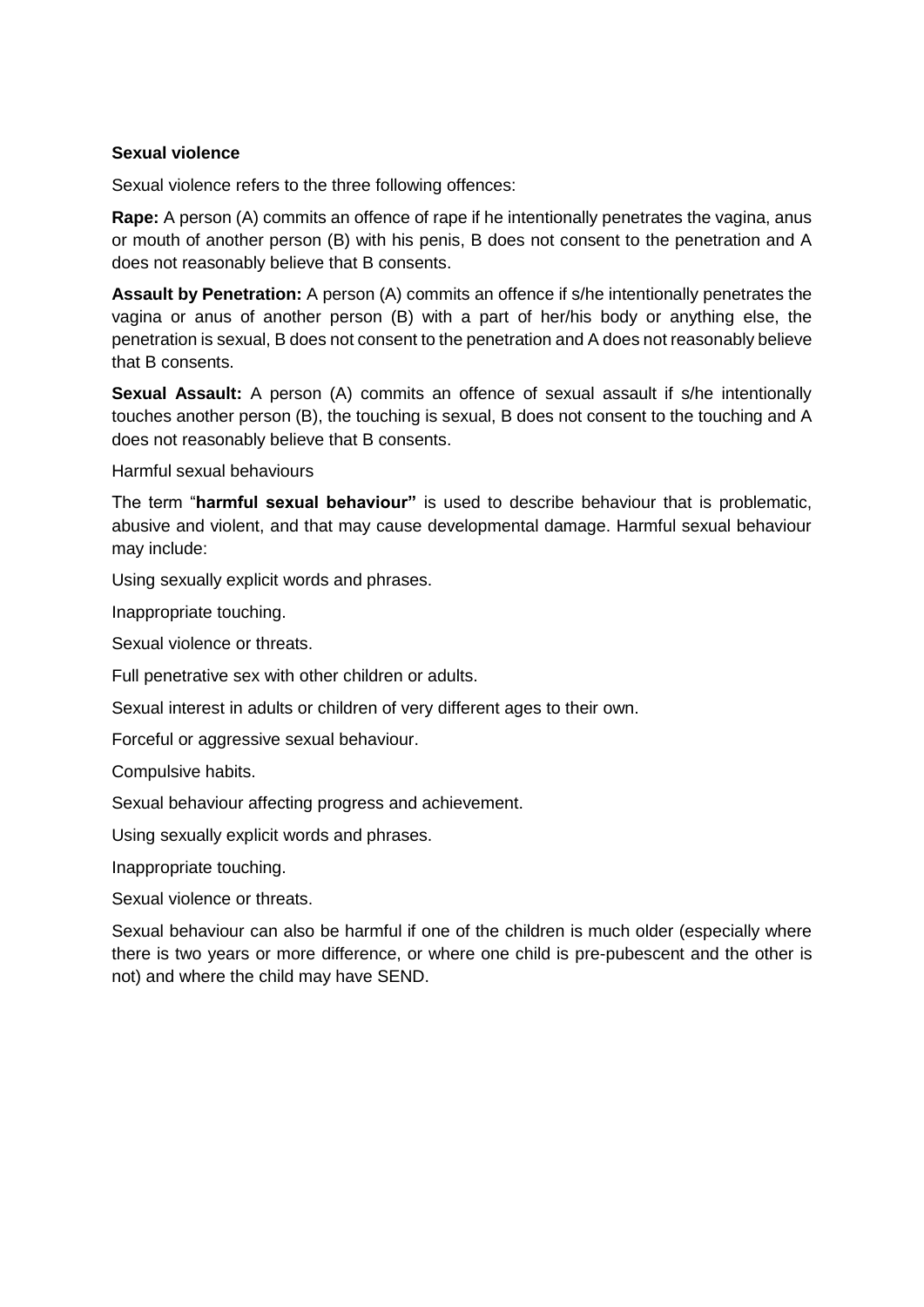## **A preventative approach**

In order to prevent peer-on-peer abuse and address the wider societal factors that can influence behaviour, the school will educate pupils about abuse, its forms and the importance of discussing any concerns and respecting others through the curriculum, assemblies and PSHE lessons.

The school will also ensure that pupils are taught about safeguarding, including online safety, as part of a broad and balanced curriculum in PSHE lessons, RSE and group sessions. Such content will be age and stage of development specific, and tackle issues such as the following:

Healthy relationships

Respectful behaviour

Gender roles, stereotyping and equality

Body confidence and self-esteem

Prejudiced behaviour

That sexual violence and sexual harassment is always wrong

Addressing cultures of sexual harassment

Pupils will be allowed an open forum to talk about concerns and sexual behaviour. They are taught how to raise concerns and make a report, including concerns about their friends or peers, and how a report will be handled

#### **Awareness**

All staff will be aware that pupils of any age and sex are capable of abusing their peers and will never tolerate abuse as "banter" or "part of growing up".

All staff will be aware that peer-on-peer abuse can be manifested in many different ways, including sexting and gender issues, such as girls being sexually touched or assaulted, and boys being subjected to hazing/initiation type of violence which aims to cause physical, emotional or psychological harm.

All staff will be made aware of the heightened vulnerability of pupils with SEND, who are three times more likely to be abused than their peers. Staff will not assume that possible indicators of abuse relate to the pupil's SEND and will always explore indicators further.

LGBTQ+ children can be targeted by their peers. In some cases, children who are perceived to be LGBTQ+, whether they are or not, can be just as vulnerable to abuse as LGBTQ+ children.

The school's response to boy-on-boy and girl-on-girl sexual violence and sexual harassment will be equally as robust as it is for incidents between children of the opposite sex.

Pupils will be made aware of how to raise concerns or make a report and how any reports will be handled. This includes the process for reporting concerns about friends or peers.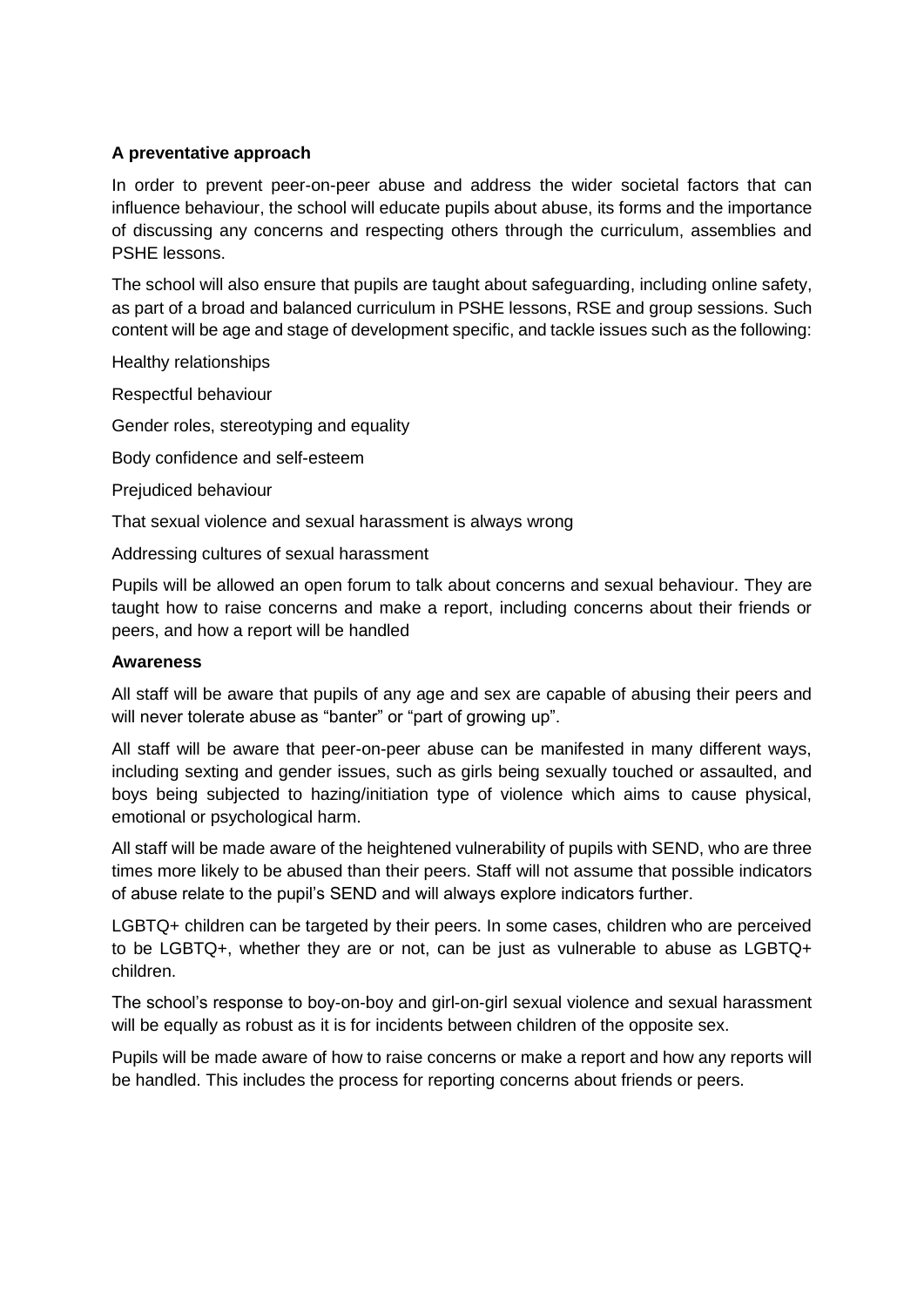## **Support available if a child has been harmed, is in immediate danger or at risk of harm**

If a child has been harmed, is in immediate danger or is at risk of harm, a referral will be made to CSCS.

Within one working day, a social worker will respond to the referrer to explain the action that will be taken.

## **Support available if early help, section 17 and/or section 47 statutory assessments are appropriate**

If early help, section 17 and/or section 47 statutory assessments (assessments under the Children Act 1989) are appropriate, school staff may be required to support external agencies. The DSL and deputies will support staff as required.

#### **Support available if a crime may have been committed**

Rape, assault by penetration and sexual assaults are crimes. Where a report includes such an act, the police will be notified, often as a natural progression of making a referral to CSCS. The DSL will be aware of the local process for referrals to both CSCS and the police.

Whilst the age of criminal responsibility is 10 years of age, if the alleged perpetrator is under 10, the principle of referring to the police remains. In these cases, the police will take a welfare approach rather than a criminal justice approach.

The school has a close relationship with the local police force and the DSL will liaise closely with the local police presence.

#### **Support available if reports include online behaviour**

Online concerns can be especially complicated. The school recognises that there is potential for an online incident to extend further than the local community and for a victim, or the alleged perpetrator, to become marginalised and excluded both online and offline. There is also strong potential for repeat victimisation if the content continues to exist.

If the incident involves sexual images or videos held online, the [Internet Watch Foundation](https://www.iwf.org.uk/) will be consulted to have the material removed.

Staff will not view or forward illegal images of a child. If they are made aware of such an image, they will contact the DSL immediately.

#### **Managing disclosures**

Victims will always be taken seriously, reassured, supported and kept safe. Victims will never be made to feel like they are causing a problem or made to feel ashamed.

If a friend of a victim makes a report or a member of staff overhears a conversation, staff will take action – they will never assume that someone else will deal with it. The basic principles remain the same as when a victim reports an incident; however, staff will consider why the victim has not chosen to make a report themselves and the discussion will be handled sensitively and with the help of CSCS where necessary. If staff are in any doubt, they will speak to the DSL.

Where an alleged incident took place away from the school or online but involved pupils from the school, the school's duty to safeguard pupils remains the same.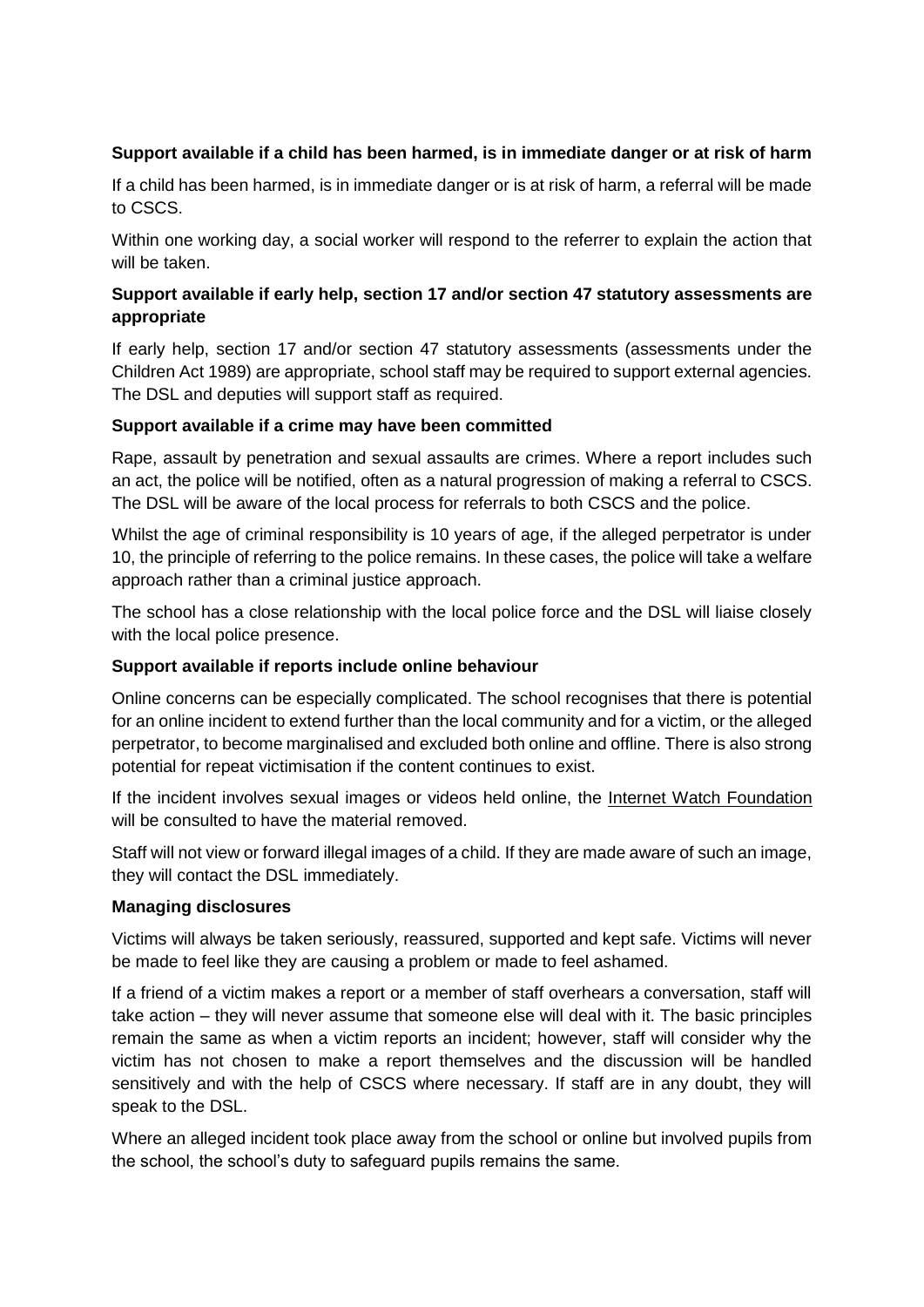All staff will be trained to handle disclosures. Effective safeguarding practice includes:

- Never promising confidentiality at the initial stage.
- Only sharing the report with those necessary for its progression.
- Explaining to the victim what the next steps will be and who the report will be passed to.
- Recognising that the person the child chose to disclose the information to is in a position of trust.
- Being clear about boundaries and how the report will be progressed.
- Not asking leading questions and only prompting the child with open questions.
- Waiting until the end of the disclosure to immediately write a thorough summary. If notes must be taken during the disclosure, it is important to still remain engaged and not appear distracted.
- Only recording the facts as the child presents them not the opinions of the note taker.
- Where the report includes an online element, being aware of searching, screening and confiscation advice and [UKCCIS sexting advice.](https://www.safeguardinginschools.co.uk/responding-sexting-schools-colleges-ukccis/)
- Wherever possible, managing disclosures with two staff members present (preferably with the DSL or a deputy as one of the staff members).
- Informing the DSL or deputy as soon as possible after the disclosure if they could not be involved in the disclosure.
- The DSL will be informed of any allegations of abuse against pupils with SEND. They will record the incident in writing and, working with the SENCO, decide what course of action is necessary, with the best interests of the pupil in mind at all times.

#### **Confidentiality**

The school will only engage staff and agencies required to support the victim and/or be involved in any investigation. If a victim asks the school not to tell anyone about the disclosure, the school cannot make this promise. Even without the victim's consent, the information may still be lawfully shared if it is in the public interest and protects children from harm.

The DSL will consider the following when making confidentiality decisions:

Parents will be informed unless it will place the victim at greater risk.

If a child is at risk of harm, is in immediate danger or has been harmed, a referral will be made to MASH.

Rape, assault by penetration and sexual assaults are crimes – reports containing any such crimes will be passed to the police.

The DSL will weigh the victim's wishes against their duty to protect the victim and others. If a referral is made against the victim's wishes, it will be done so extremely carefully and the reasons for referral will be explained to the victim. Appropriate specialist support will always be offered.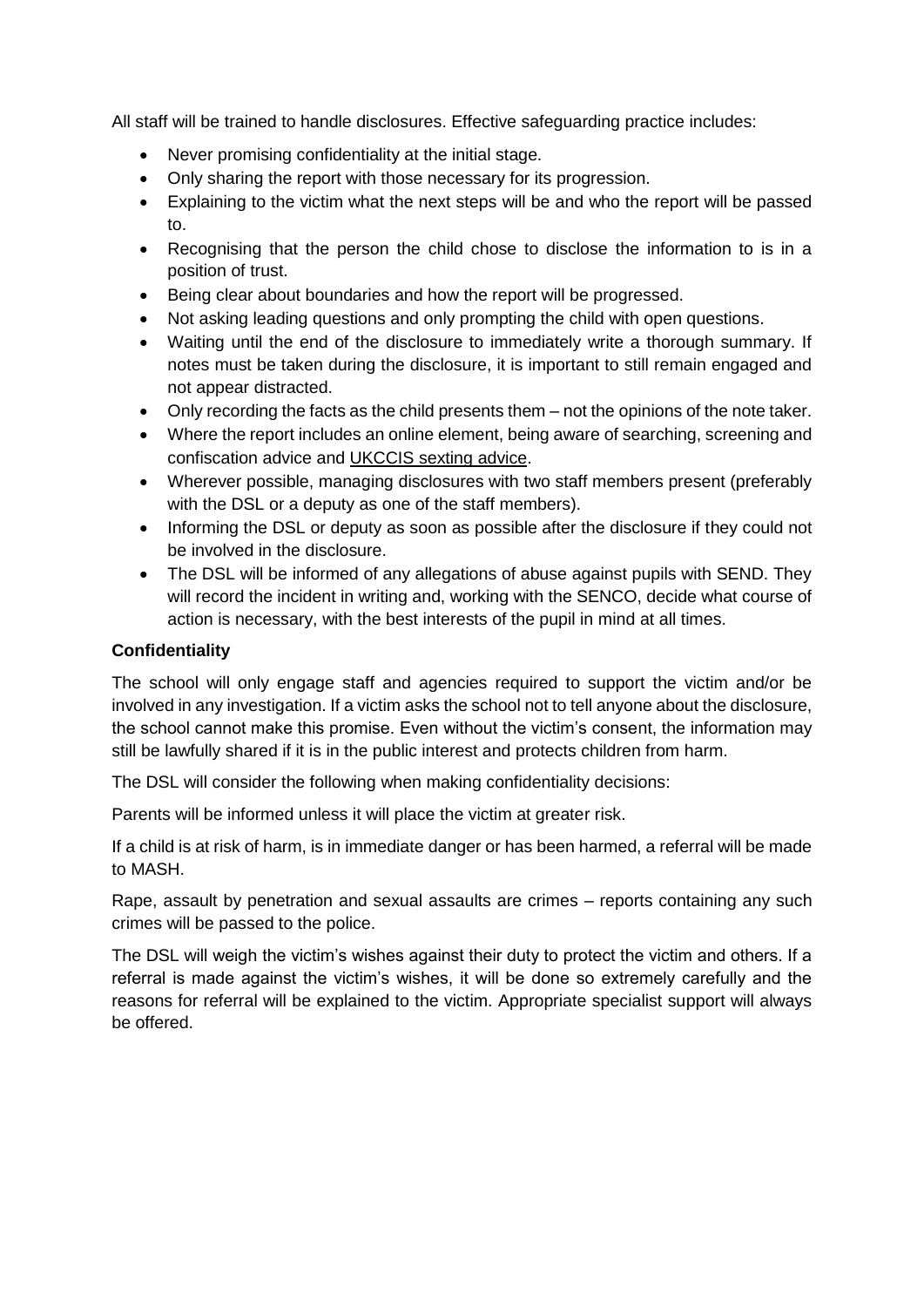# **Anonymity**

There are legal requirements for anonymity where a case is progressing through the criminal justice system. The school will do all it can to protect the anonymity of children involved in any report of sexual violence or sexual harassment. It will carefully consider, based on the nature of the report, which staff will be informed and what support will be in place for the children involved.

When deciding on the steps to take, the school will consider the role of social media in potentially exposing victims' identities and facilitating the spread of rumours.

#### **Risk assessment**

The DSL or a deputy will make an immediate risk and needs assessment any time there is a report of sexual violence. For reports of sexual harassment, a risk assessment will be considered on a case-by-case basis. Risk assessments are not intended to replace the detailed assessments of experts, and for incidents of sexual violence it is likely that a professional risk assessment by a social worker or sexual violence specialist will be required.

Risk assessments will consider:

The victim.

The alleged perpetrator.

Other children at the school, especially any actions that are appropriate to protect them.

Risk assessments will be recorded (either on paper or electronically) and kept under review in accordance with the school's **Data Protection Policy**.

#### **Taking action following a disclosure**

The DSL or a deputy will decide the school's initial response, taking into consideration:

The victim's wishes.

The nature of the incident.

The ages and developmental stages of the children involved.

Any power imbalance between the children.

Whether the incident is a one-off or part of a pattern.

Any ongoing risks.

Any related issues and the wider context, such as whether there are wider environmental factors in a child's life that threaten their safety and/or welfare.

The best interests of the child.

That sexual violence and sexual harassment are always unacceptable and will not be tolerated.

Immediate consideration will be given as to how to support the victim, alleged perpetrator and any other children involved.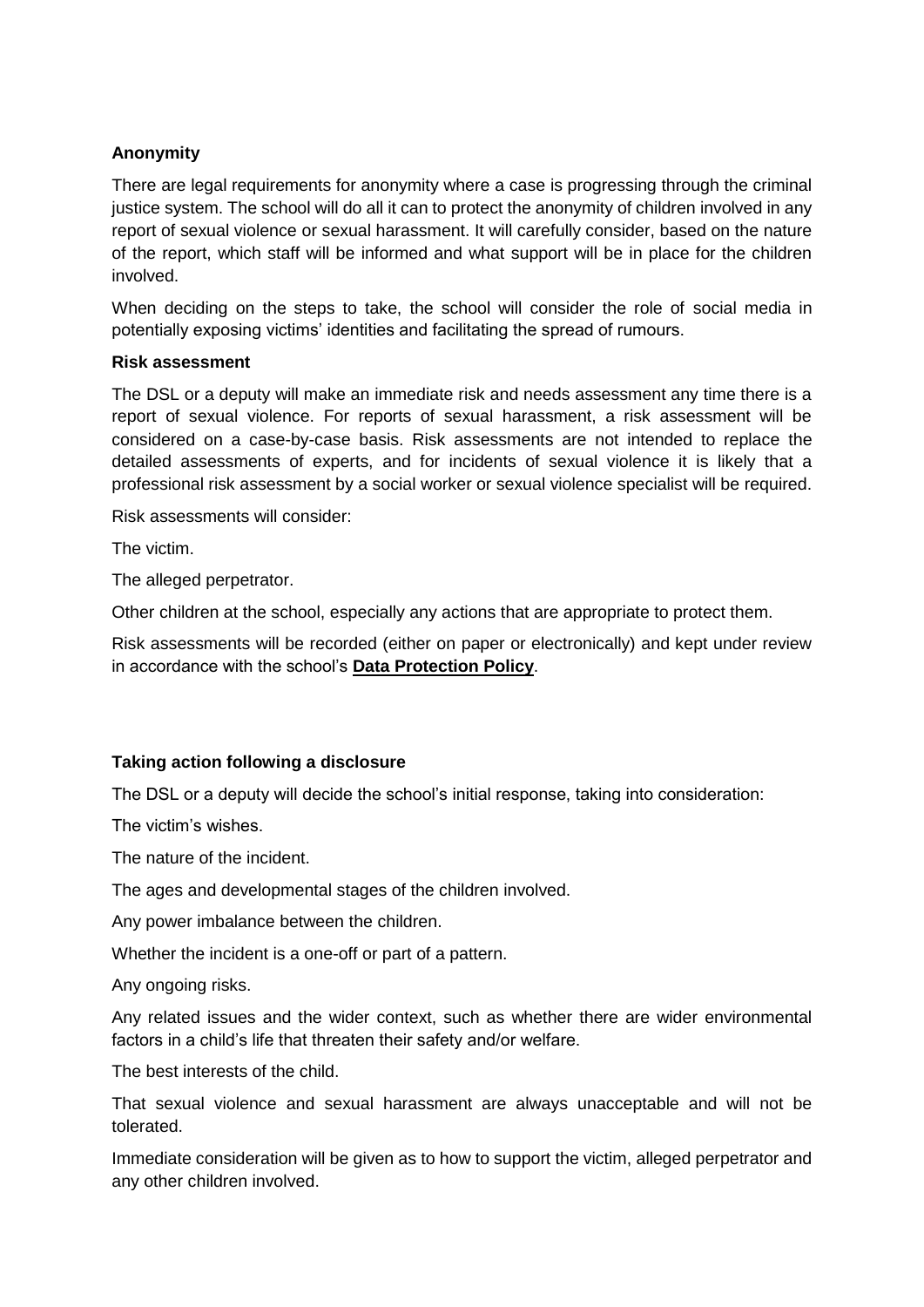For reports of rape and assault by penetration, whilst the school establishes the facts, the alleged perpetrator will be removed from any classes shared with the victim. The school will consider how to keep the victim and alleged perpetrator apart on school premises, and on transport where applicable. These actions will not be seen as a judgement of guilt on the alleged perpetrator.

For reports of sexual violence and sexual harassment, the proximity of the victim and alleged perpetrator and the suitability of shared classes, premises and transport will be considered immediately.

In all cases, the initial report will be carefully evaluated and the wishes of the victim, nature of the allegations and requirement to protect all children will be taken into consideration.

#### **Managing the report**

The decision of when to inform the alleged perpetrator of a report will be made on a case-bycase basis. If a report is being referred to MASH or the police, the school will speak to the relevant agency to discuss informing the alleged perpetrator.

There are four likely outcomes when managing reports of sexual violence or sexual harassment:

Managing internally

Providing early help

Referring to MASH

Reporting to the police

Whatever outcome is chosen, it will be underpinned by the principle that sexual violence and sexual harassment is never acceptable and will not be tolerated. All concerns, discussion, decisions and reasons behind decisions will be recorded either on paper or electronically.

The following situations are statutorily clear and do not allow for contrary decisions:

A child under the age of 13 can never consent to sexual activity.

The age of consent is 16.

Sexual intercourse without consent is rape.

Rape, assault by penetration and sexual assault are defined in law.

Creating and sharing sexual photos and videos of children under 18 is illegal – including children making and sending images and videos of themselves.

#### **Managing internally**

In some cases, e.g. one-off incidents, the school may decide to handle the incident internally through behaviour and bullying policies and by providing pastoral support.

#### **Providing early help**

The school may decide that statutory interventions are not required, but that pupils may benefit from early help – providing support as soon as a problem emerges. This approach can be particularly useful in addressing non-violent harmful sexual behaviour and may prevent escalation of sexual violence.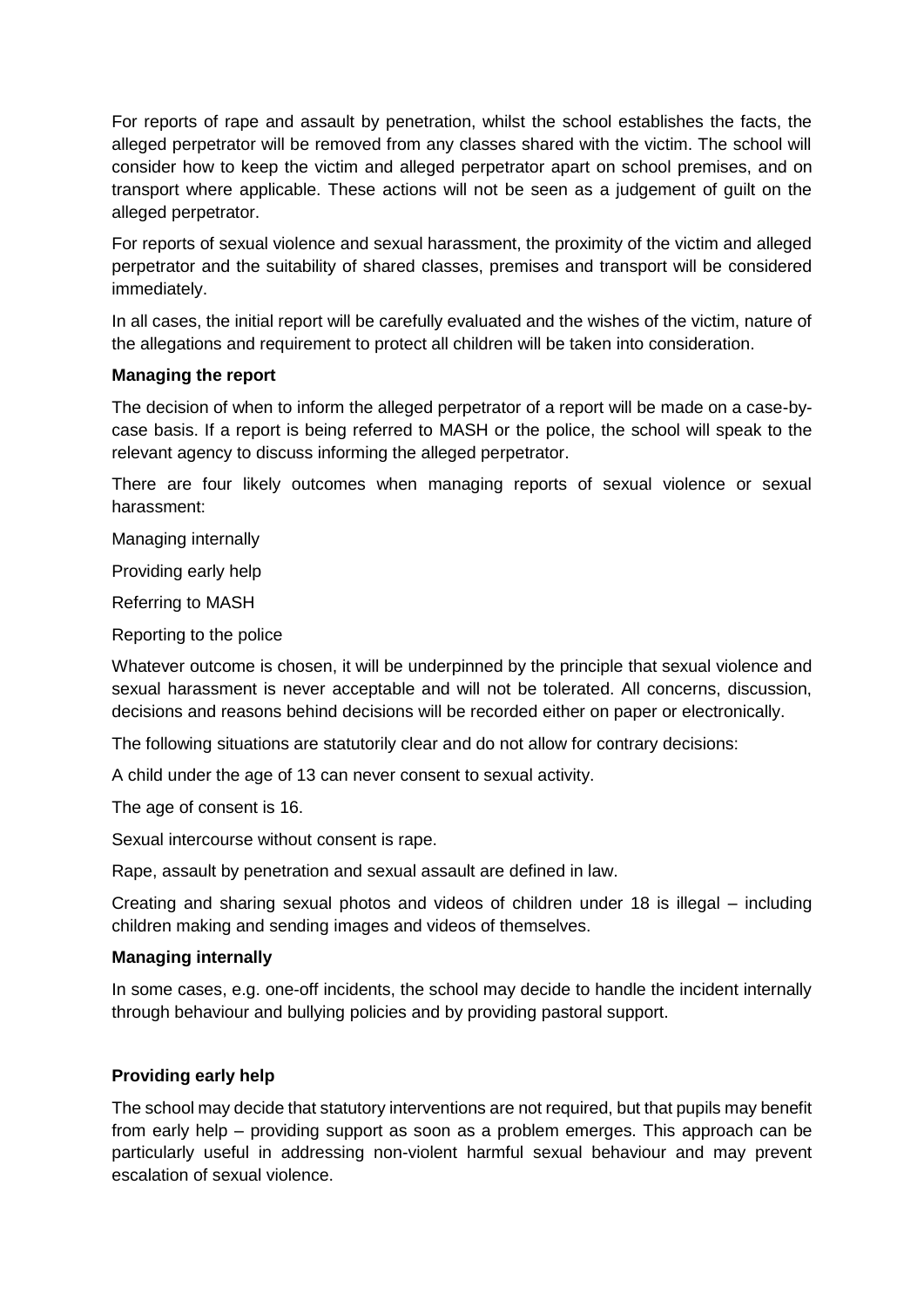# **Referral to MASH**

If a child has been harmed, is at risk of harm or is in immediate danger, the school will make a referral to MASH. Parents will be informed unless there is a compelling reason not to do so (if referral will place the victim at risk). This decision will be made in consultation with MASH.

The school will not wait for the outcome of an investigation before protecting the victim and other children.

The DSL will work closely with CSCS to ensure that the school's actions do not jeopardise any investigation. Any related risk assessment will be used to inform all decisions.

If CSCS decide that a statutory investigation is not appropriate, the school will consider referring the incident again if they believe the child to be in immediate danger or at risk of harm.

If the school agrees with the decision made by CSCS, they will consider the use of other support mechanisms such as early help, pastoral support and specialist support.

#### **Reporting to the police**

Reports of rape, assault by penetration or sexual assault will be passed on to the police – even if the alleged perpetrator is under 10 years of age. Generally, this will be in parallel with referral to MASH. The DSL and deputies will follow the local process for referral.

Parents will be informed unless there is a compelling reason not to do so. Where parents are not informed, it is essential for the school to support the child with any decision they take, in unison with CSCS and any appropriate specialist agencies.

The DSL and **governing board** will agree what information will be disclosed to staff and others, in particular the alleged perpetrator and their parents. They will also discuss the best way to protect the victim and their anonymity.

The DSL will be aware of local arrangements and specialist units that investigate child abuse.

In some cases, it may become clear that the police will not take further action, for whatever reason. In these circumstances, the school will continue to engage with specialist support for the victim as required.

# **Ongoing support for the victim**

Any decisions regarding safeguarding and supporting the victim will be made with the following considerations in mind:

The terminology the school uses to describe the victim

The age and developmental stage of the victim

The needs and wishes of the victim if these can be communicated

Whether the victim wishes to continue in their normal routine

The victim will not be made to feel ashamed about making a report

What a proportionate and appropriate response looks like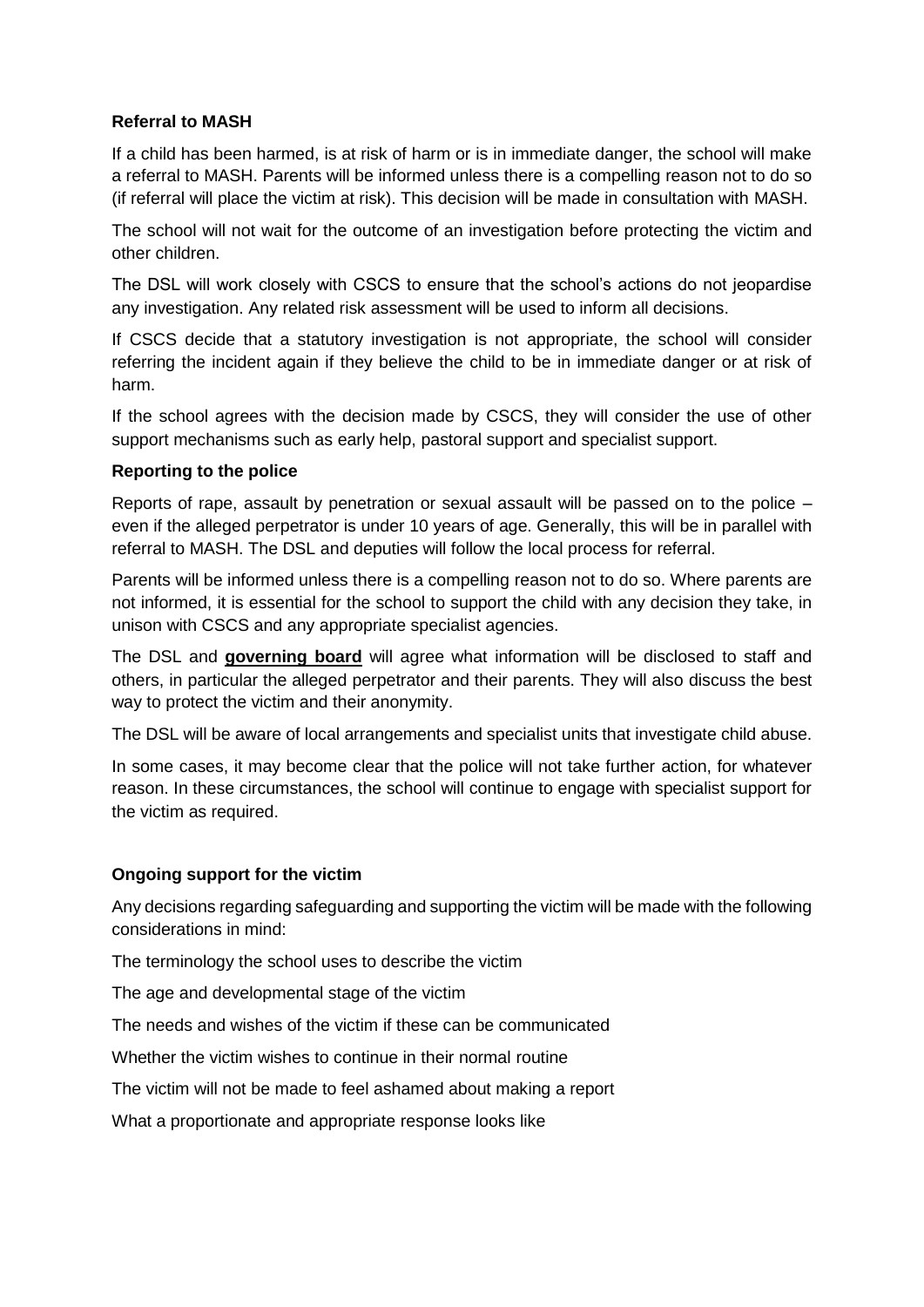The school will make such decisions on a case-by-case basis, with the DSL taking a leading role. The school will take into consideration the cognitive ability of the child and whether any action would prejudice an investigation and/or subsequent prosecution. The police and CSCS will be consulted where necessary.

The school will also consider whether circumstances make it unreasonable or irrational for the school to make a decision about what happened while an investigation is considering the same facts.

## **Working with parents and carers**

In most sexual violence cases, the school will work with the parents of both the victim and alleged perpetrator. For cases of sexual harassment, these decisions will be made on a caseby-case basis.

The school will meet the victim's parents with the victim present if appropriate to discuss the arrangements being put in place to safeguard the victim, and to understand their wishes in terms of support arrangements and the progression of the report.

Schools will also meet with the parents of the alleged perpetrator to discuss arrangements that will impact their child, such as moving them out of classes with the victim. Reasons behind decisions will be explained and the support being made available will be discussed. The DSL or a deputy will attend such meetings, with agencies invited as necessary.

Clear policies regarding how the school will handle reports of sexual violence and how victims and alleged perpetrators will be supported will be made available to parents.

#### **Safeguarding other children**

Children who have witnessed sexual violence, especially rape and assault by penetration, will be provided with support.

As part of the school's risk assessment following a report, transport arrangements will be considered, as it is a potentially vulnerable place for both a victim and alleged perpetrator. Schools will consider any additional support that can be put in place.

# **27. Communication and confidentiality**

All child protection and safeguarding concerns will be treated in the strictest of confidence in accordance with school data protection policies.

Concerns will only be reported to those necessary for its progression and reports will only be shared amongst staff members and with external agencies on a need-to-know basis.

During disclosure of a concern by a pupil, staff members will not promise the pupil confidentiality and will ensure that they are aware of what information will be shared, with whom and why.

Where it is in the public interest, and protects pupils from harm, information can be lawfully shared without the victim's consent, e.g. if doing so would assist the prevention, detection or prosecution of a serious crime.

Before doing so, the DSL will weigh the victim's wishes against their duty to protect the victim and others.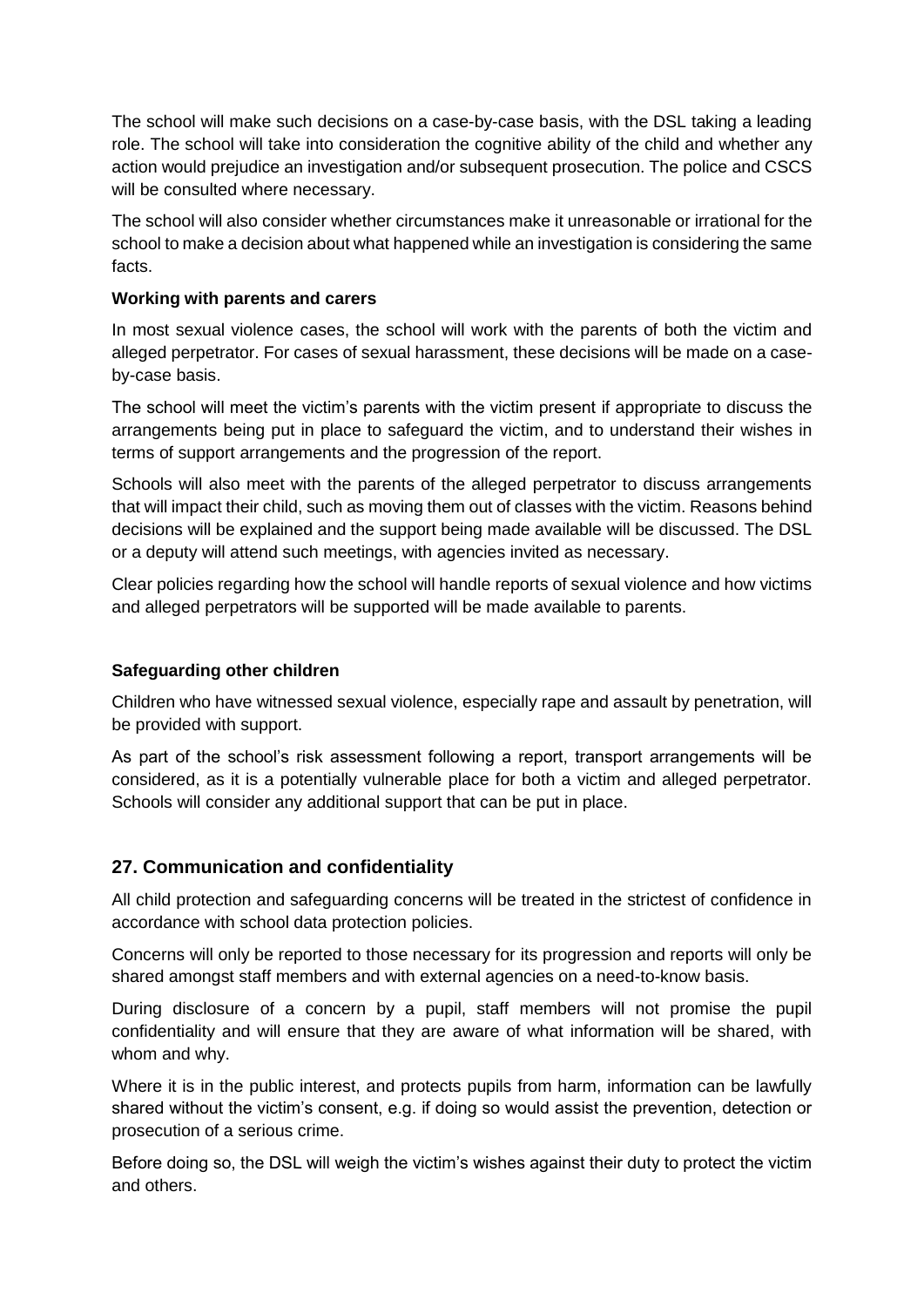Depending on the nature of a concern, the DSL will discuss the concern with the parents of the pupils involved.

Discussions with parents will not take place where they could potentially put a pupil at risk of harm.

Discussion with the victim's parents will relate to the arrangements being put in place to safeguard the victim, with the aim of understanding their wishes in terms of support arrangements and the progression of the report.

Discussion with the alleged perpetrator's parents will have regards to the arrangements that will impact their child with the reasons behind decisions being explained and the available support discussed.

External agencies will be invited to these discussions where necessary.

Where confidentiality or anonymity has been breached, the school will implement the appropriate disciplinary procedures as necessary and will analyse how damage can be minimised and future breaches be prevented.

Where a pupil is leaving the school, the DSL will consider whether it is appropriate to share any information with the pupil's new provider, in addition to the child protection file, that will allow the new provider to support the pupil and arrange appropriate support for their arrival.

## **28. Online safety**

As part of a broad and balanced curriculum, all pupils will be made aware of online risks and taught how to stay safe online. Through training, all staff members will be made aware of the following:

Pupil attitudes and behaviours which may indicate they are at risk of potential harm online

The procedure to follow when they have a concern regarding a pupil's online activity

The school will ensure that suitable filtering systems are in place to prevent children accessing terrorist and extremist material.

The use of mobile phones by staff and pupils is closely monitored by the school, in accordance with the **Staff Code of Conduct**.

The school will ensure that the use of filtering and monitoring systems does not cause "over blocking" which may lead to unreasonable restrictions as to what pupils can be taught regarding online teaching.

#### **29. Mobile phone and camera safety**

Staff members will not use personal mobile phones or cameras when pupils are present.

Staff may use mobile phones on school premises outside of working hours when no pupils are present.

Staff may use mobile phones in the staffroom during breaks and non-contact time.

Mobile phones will be safely stored and in silent mode whilst pupils are present.

Staff will use their professional judgement in emergency situations.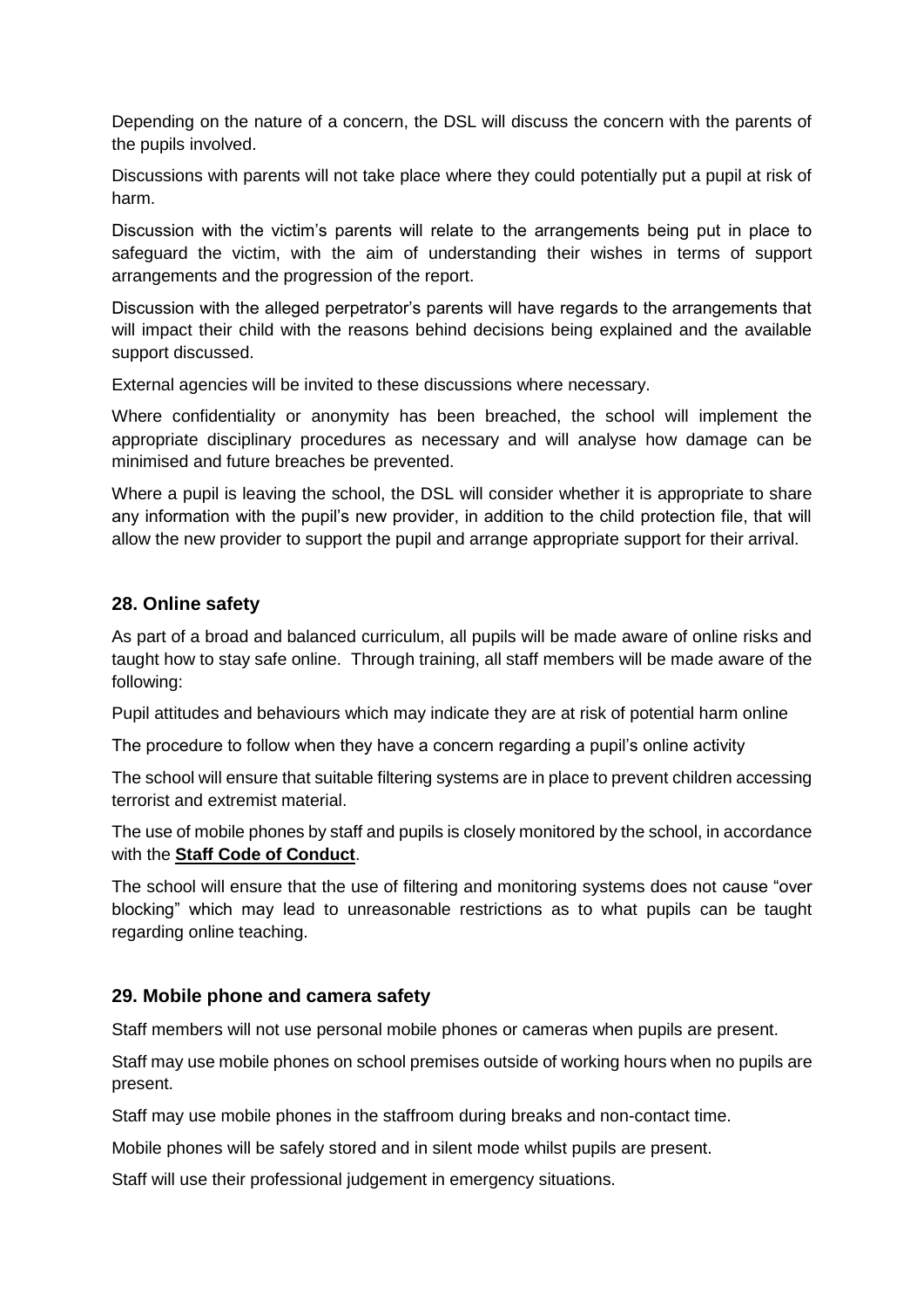Staff may take mobile phones on trips, but they must only be used in emergencies and should not be used when pupils are present.

Mobile devices will not be used to take images or videos of pupils or staff in any circumstances.

The sending of inappropriate messages or images from mobile devices is strictly prohibited.

Staff who do not adhere to this policy will face disciplinary action.

**ICT technicians** and the **DSL** will review and authorise any downloadable apps – no apps or programmes will be downloaded without express permission from an **ICT technician** or the **DSL**.

The school will adhere to the terms of the **E-Safety Policy** at all times.

Photographs and videos of pupils will be carefully planned before any activity with particular regard to consent and adhering to the school's **Data Protection Policy**.

The SMT will oversee the planning of any events where photographs and videos will be taken.

Where photographs and videos will involve LAC pupils, adopted pupils, or pupils for whom there are security concerns, the **headteacher** will liaise with the **DSL** to determine the steps involved.

The DSL will, in known cases of a pupil who is a LAC or who has been adopted, liaise with the pupil's social worker, carers or adoptive parents to assess the needs and risks associated with the pupil.

The school will adhere to its **Photography Policy** at all times.

Staff will report any concerns about another staff member's use of mobile phones to the DSL, following the procedures outlined in the Child Protection and Safeguarding Policy.

# **Upskirting**

Under the Voyeurism (Offences) Act 2019, it is an offence to operate equipment and to record an image beneath a person's clothing without consent and with the intention of observing, or enabling another person to observe, the victim's genitals or buttocks (whether exposed or covered with underwear), in circumstances where their genitals, buttocks or underwear would not otherwise be visible, for a specified purpose.

A "specified purpose" is namely:

Obtaining sexual gratification (either for themselves or for the person they are enabling to view the victim's genitals, buttocks or underwear).

To humiliate, distress or alarm the victim.

"Operating equipment" includes enabling, or securing, activation by another person without that person's knowledge, e.g. a motion activated camera.

Upskirting will not be tolerated by the school.

Any incidents of upskirting will be reported to the DSL who will then decide on the next steps to take, which may include police involvement.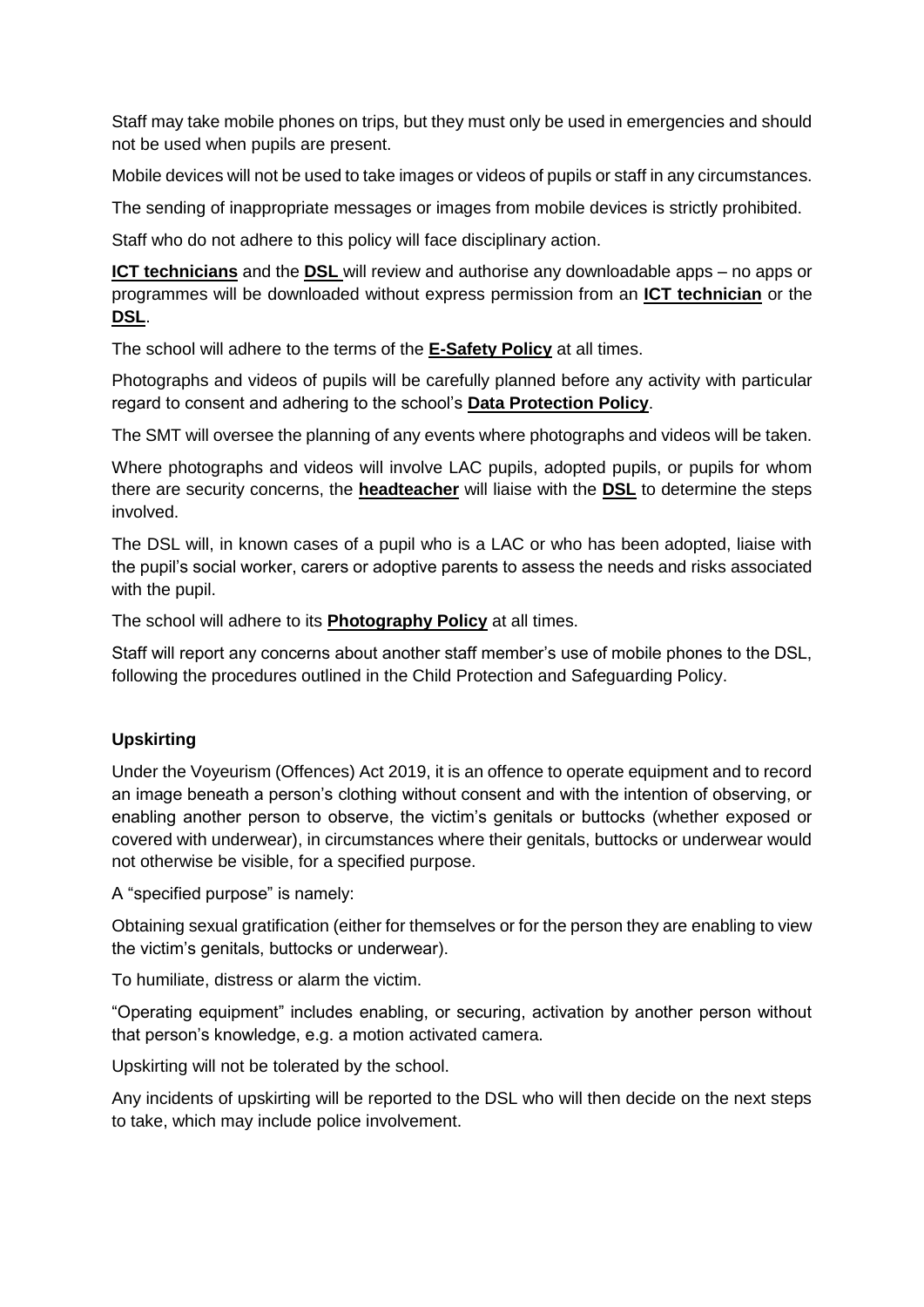# **30. Sports clubs and extracurricular activities**

Clubs and extracurricular activities hosted by external bodies, e.g. charities or companies, will work in collaboration with the school to effectively safeguard pupils and adhere to local safeguarding arrangements.

Paid and volunteer staff running sports clubs and extracurricular activities are aware of their safeguarding responsibilities and promote the welfare of pupils.

Paid and volunteer staff understand how they should respond to child protection concerns and how to make a referral to CSCS or the police, if necessary.

All national governing bodies of sport that receive funding from either Sport England or UK Sport, must aim to meet the Standards for Safeguarding and Protecting Children in Sport.

# **31. Safer recruitment**

An enhanced DBS check with barred list information will be undertaken for all staff members engaged in regulated activity. A person will be considered to be in 'regulated activity' if, as a result of their work, they:

Are responsible on a daily basis for the care or supervision of children.

Regularly work in the school at times when children are on the premises.

Regularly come into contact with children under 18 years of age.

The DfE's [DBS Workforce Guides](https://www.gov.uk/government/publications/dbs-workforce-guidance) will be consulted when determining whether a position fits the child workforce criteria.

#### **Pre-employment checks**

The governing board will assess the suitability of prospective employees by:

Verifying the candidate's identity, preferably from the most current photographic ID and proof of address except where, for exceptional reasons, none is available.

Obtaining a certificate for an enhanced DBS check with barred list information where the person will be engaged in regulated activity.

Obtaining a separate barred list check if an individual will start work in regulated activity before the DBS certificate is available.

Checking that a candidate to be employed as a teacher is not subject to a prohibition order issued by the Secretary of State, using the [TRA Teacher Services' System.](https://teacherservices.education.gov.uk/)

Verifying the candidate's mental and physical fitness to undertake their working responsibilities, including asking relevant questions about disability and health to establish whether they have the physical and mental capacity for the specific role.

Checking the person's right to work in the UK. If there is uncertainty about whether an individual needs permission to work in the UK, the advice set out on the [Gov.UK](https://www.gov.uk/legal-right-work-uk) website will be followed.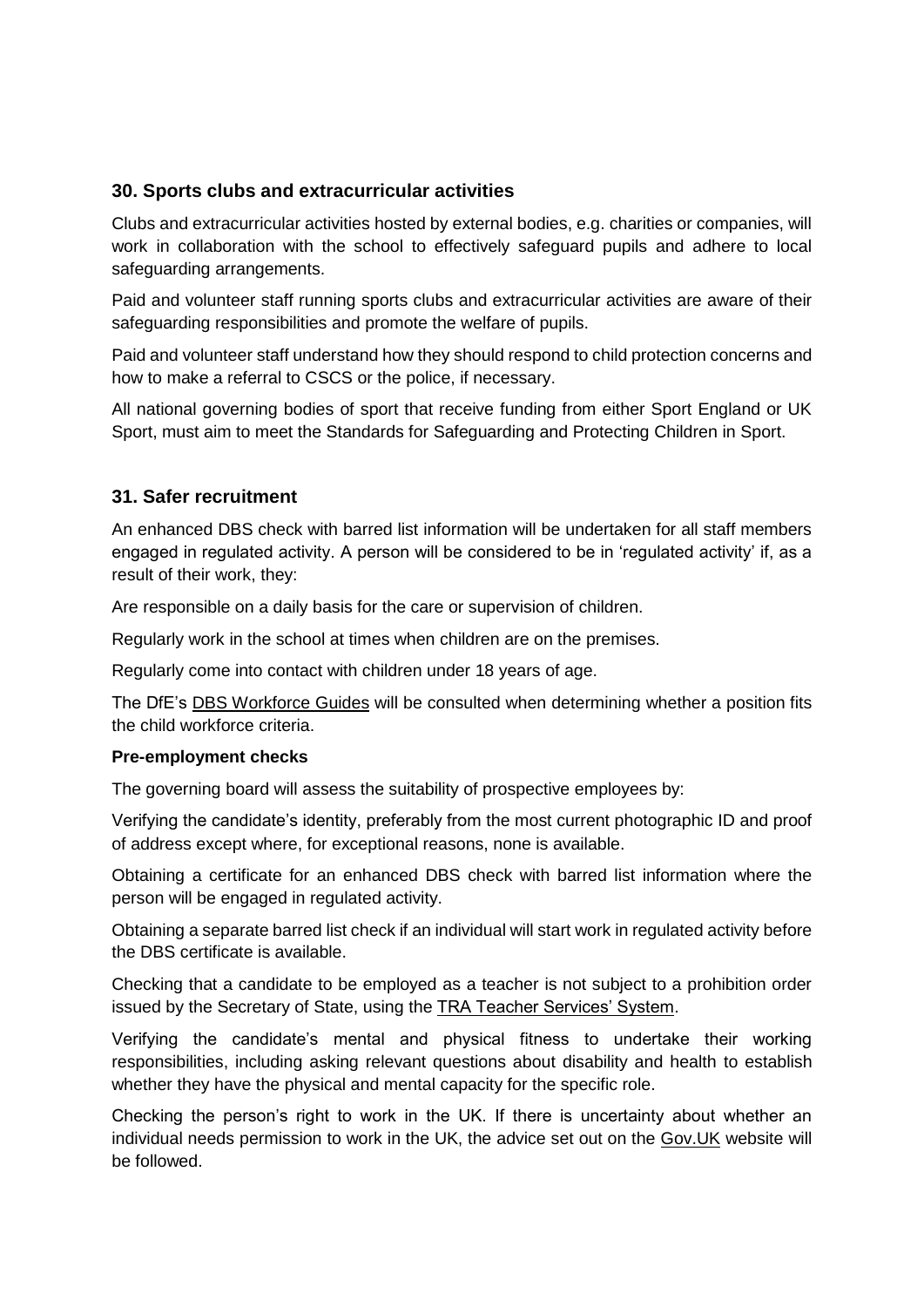If the person has lived or worked outside the UK, making any further checks that the school considers appropriate; this includes checking for any teacher sanctions or restrictions that an EEA professional regulating authority has imposed.

Checking professional experience, QTS and qualifications as appropriate using Teacher Services.

## **ITT candidates**

Where applicants for ITT are salaried by the school, the school will ensure that enhanced DBS checks with barred list information are carried out.

Written confirmation will be obtained to ensure that an enhanced DBS certificate and barred list check has been carried out for all fee-funded trainees.

## **Governors**

An enhanced DBS check will be carried out for each member of the governing board. Where a governor also engages in regulated activity, a barred list check will also be requested. The school will also contact the TRA using Teacher Services to check if a proposed governor is barred as a result of being subject to a section 128 direction. Where a barred list check has been performed, the section 128 direction will also be shown and will not require a separate check.

## **Those who have lived or worked outside of the UK**

For those who have lived or worked outside of the UK, additional checks regarding teacher sanctions or restrictions will be conducted, this includes checking for any teacher sanctions or restrictions that an EEA professional regulating authority has imposed.

#### **Barred list check**

An enhanced DBS check may be requested for anyone working in school that is not in regulated activity but does not have a barred list check.

If there are concerns about an applicant, an enhanced DBS check with barred list information may be requested, even if they have worked in regulated activity in the three months prior to appointment.

Written information about their previous employment history will be obtained from candidates and the appropriate checks undertaken to ensure information is not contradictory or incomplete.

#### **References**

References will be obtained directly from referees and scrutinised, with all concerns satisfactorily resolved prior to confirmation of employment.

References will only be accepted from a senior person and not from a colleague.

References will be sought on all short-listed candidates, including internal ones, before an interview and checked on receipt to ensure that all specific questions were answered satisfactorily.

References will be obtained prior to interviews taking place and discussed during interviews.

Open testimonials will not be considered.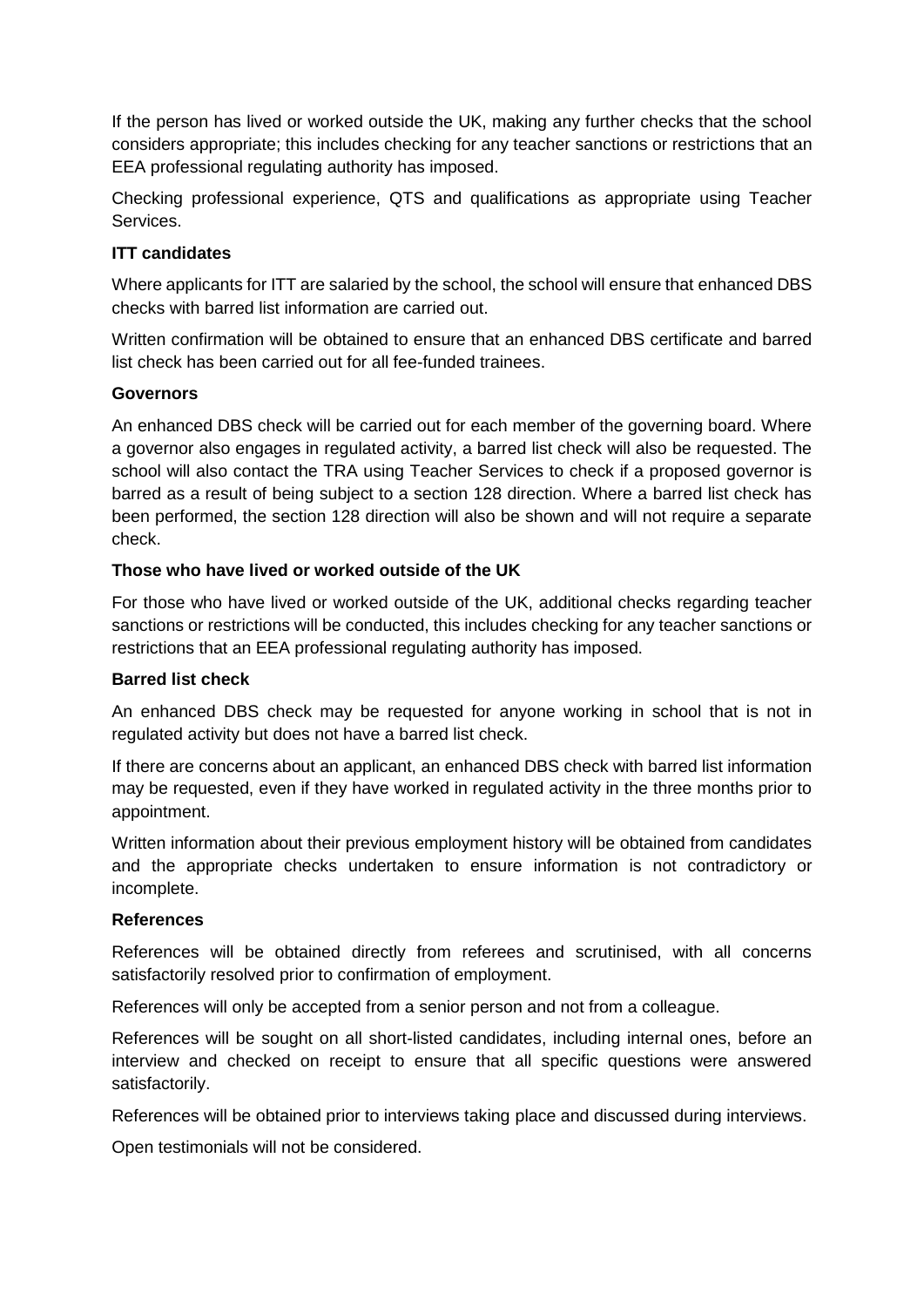Information about past disciplinary actions or allegations will be considered carefully when assessing an applicant's suitability for a post.

Information sourced directly from a candidate or online source will be carefully vetted to ensure they originate from a credible source.

#### **Volunteers**

No volunteer will be left unsupervised with a pupil or allowed to work in regulated activity until the necessary checks have been obtained.

An enhanced DBS certificate with barred list check will be obtained for all new volunteers in regulated activity that will regularly teach or look after children on an unsupervised basis or provide personal care on a one-off basis.

Personal care includes helping a child with eating and drinking for reasons of illness, or care in connection with toileting, washing, bathing and dressing for reasons of age, illness or disability.

A supervised volunteer who regularly teaches or looks after children is not in regulated activity.

The school will obtain an enhanced DBS certificate with barred list check for existing volunteers that provide pastoral care.

Unless there is cause for concern, the school will not request any new DBS certificates with barred list check for existing volunteers that have already been checked.

A risk assessment will be undertaken for volunteers not engaged in regulated activity when deciding whether to seek an enhanced DBS check.

#### **Associate members**

Associate members (i.e. individuals that are appointed by the governing board to serve on one or more committees) will not be required to obtain enhanced DBS checks.

# **Contractors**

The school will ensure that any contractor or employee of the contractor working on the premises has been subject to the appropriate level of DBS check.

Checks will be conducted to ensure that the contractor presenting themselves for work is the same person on whom the checks have been made.

Contractors without a DBS check will be supervised if they will have contact with children. The identity of the contractor will be checked upon their arrival at the school.

#### **Data retention**

DBS certificates will be securely destroyed as soon as practicable, but not retained for longer than six months from receipt.

A copy of the other documents used to verify the successful candidate's identity, right to work and required qualifications will be kept for the personnel file. The personnel file will be held for the duration of the employee's employment plus six years.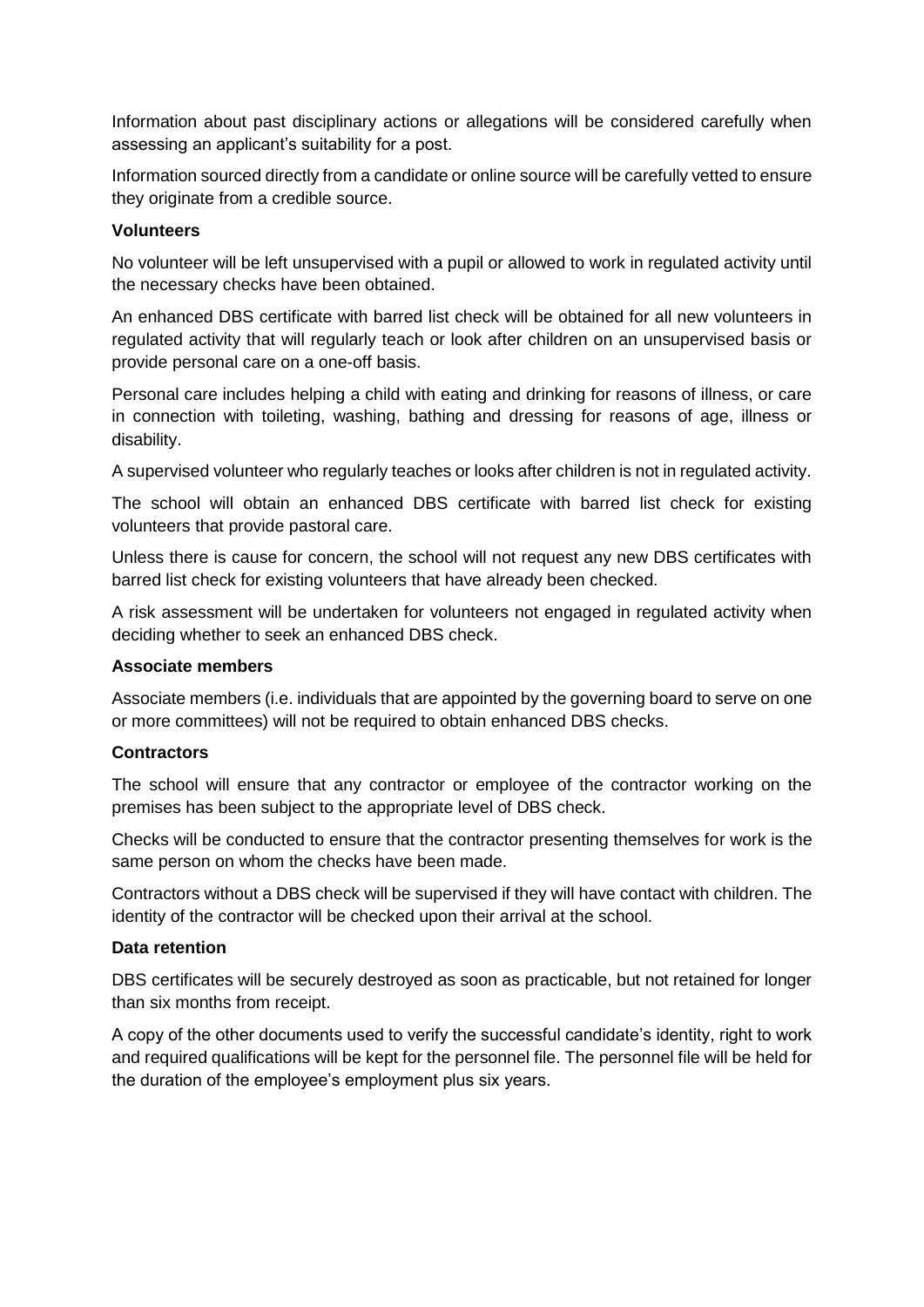## **Referral to the DBS**

The school will refer to the DBS anyone who has harmed a child or poses a risk of harm to a child, or if there is reason to believe the member of staff has committed an offence and has been removed from working in regulated activity. The duty will also apply in circumstances where an individual is deployed to another area of work that is not in regulated activity or they are suspended.

## **Ongoing suitability**

Following appointment, consideration will be given to staff and volunteers' ongoing suitability – to prevent the opportunity for harm to children or placing children at risk.

# **32. Single central record (SCR)**

The school keeps an SCR which records all staff, including supply staff and teacher trainees on salaried routes, who work at the school.

# **33. Staff suitability**

All centres providing care for pupils under the age of eight must ensure that staff and volunteers working in these settings are not disqualified from doing so under the Childcare (Disqualification) and Childcare (Early Years Provision Free of Charge) (Extended Entitlement) (Amendment) Regulations 2018.

A person may be disqualified if they:

Have certain orders or other restrictions placed upon them.

Have committed certain offences.

All staff members are required to sign a declaration form confirming that they are not disqualified from working in a schooling environment.

A disqualified person will not be permitted to continue working at the school, unless they apply for and are granted a waiver from Ofsted. The school will provide support with this process.

# **34. Training**

Staff members will undergo safeguarding and child protection training at induction, which will be regularly updated on an annual basis or whenever there is a change in legislation.

The induction training will cover:

The Child Protection and Safeguarding Policy

The Behavioural Policy

The Staff Code of Conduct

The safeguarding response to children who go missing from education

The identity of the DSL and any deputies

The role of the DSL and deputy DSLs